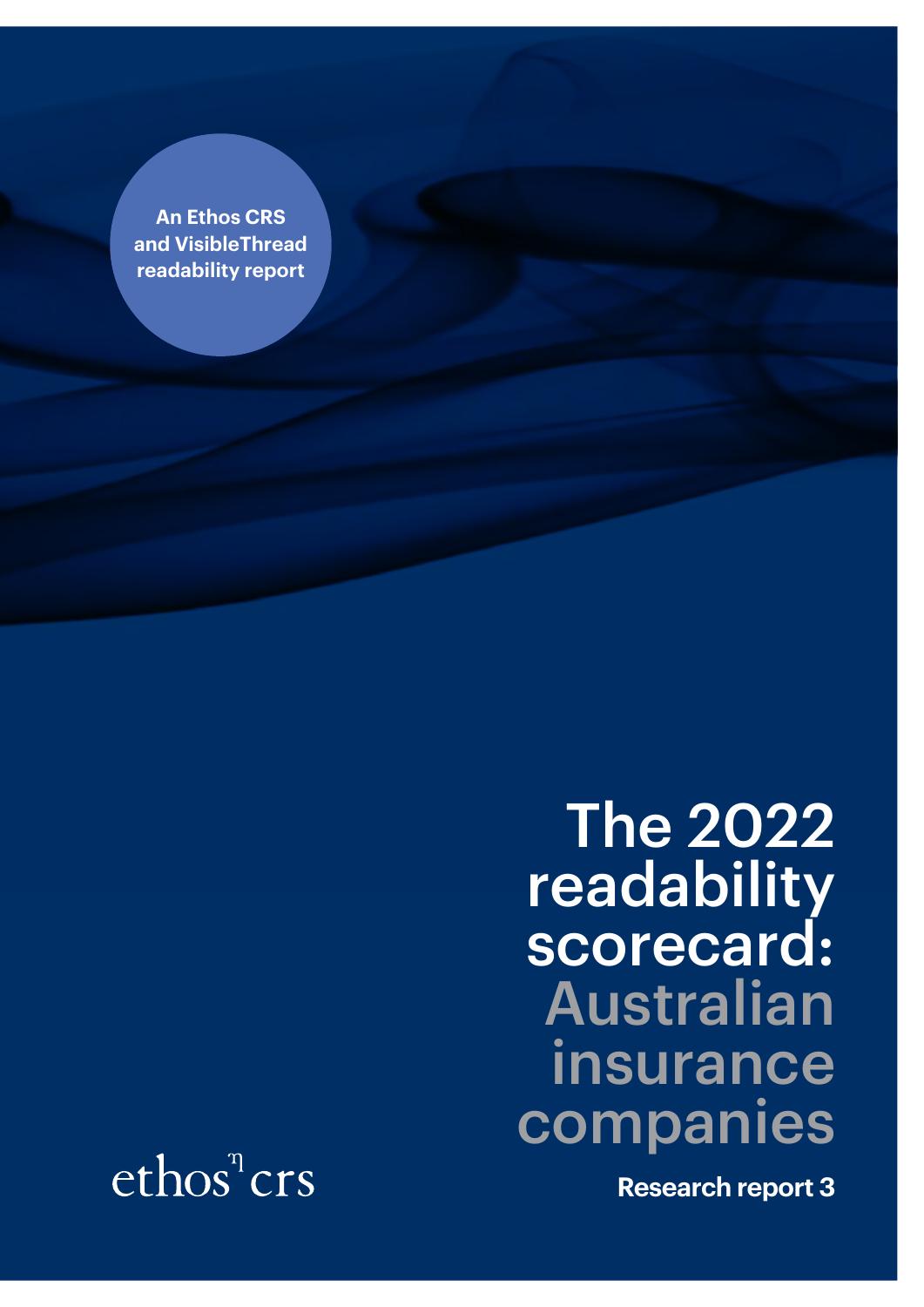ISSN 2653-4428 © Ethos CRS 2022

Please contact us at **service@ethoscrs.com.au**  if you would like to learn more.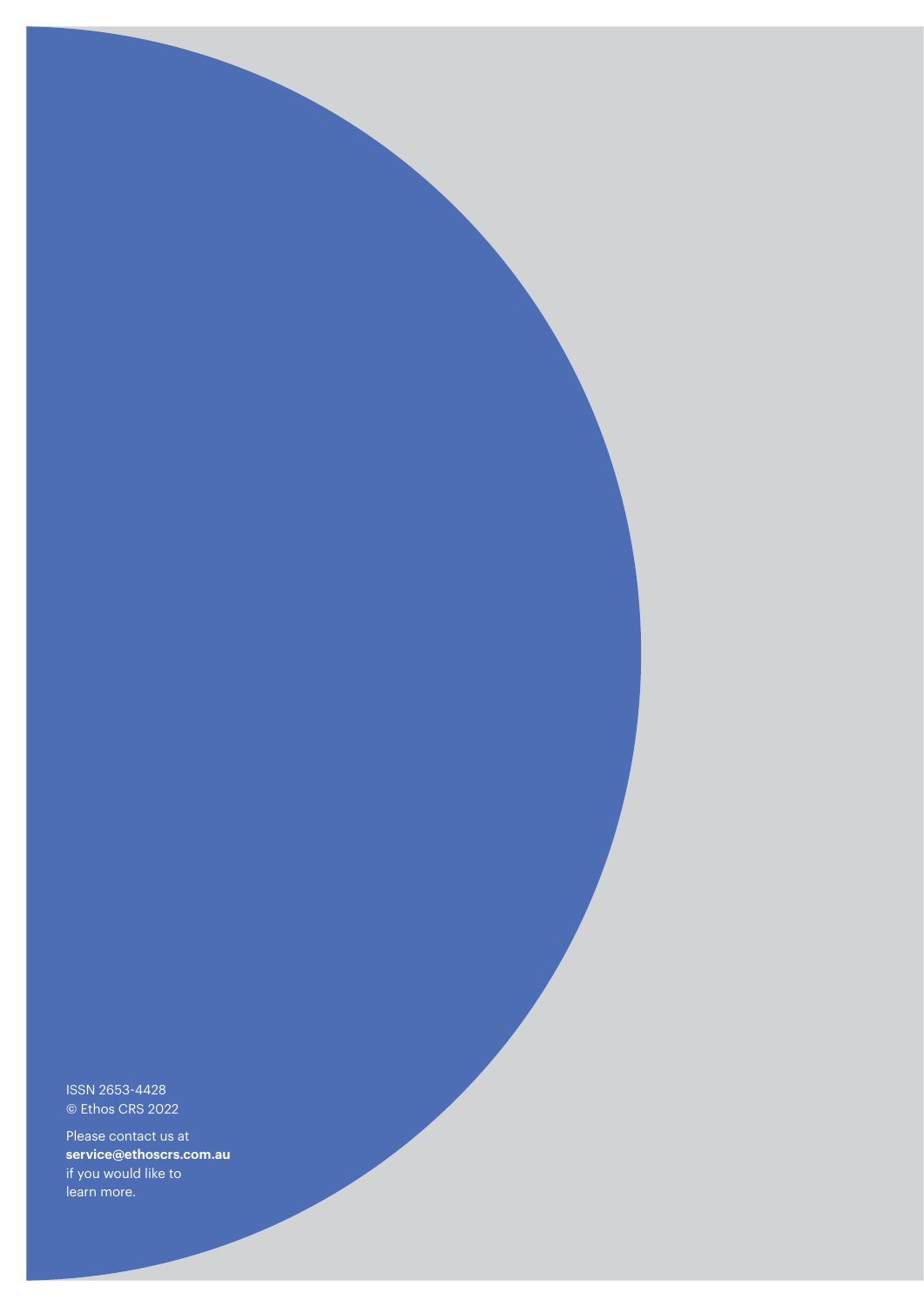## **CONTENTS**

| <b>Executive summary</b>               | 1                |
|----------------------------------------|------------------|
| Introduction                           | $\overline{2}$   |
| <b>Findings</b>                        | $\boldsymbol{4}$ |
| <b>Flesch Reading-Ease score</b>       | 6                |
| Case study: Frequently asked questions | 9                |
| <b>Discussion</b>                      | 10               |
| <b>Recommendations</b>                 | 12               |
| Method                                 | 13               |
| Caveats                                | 14               |
| <b>References</b>                      | 15               |
| <b>Appendix 1</b>                      | 16               |
| About us                               | 17               |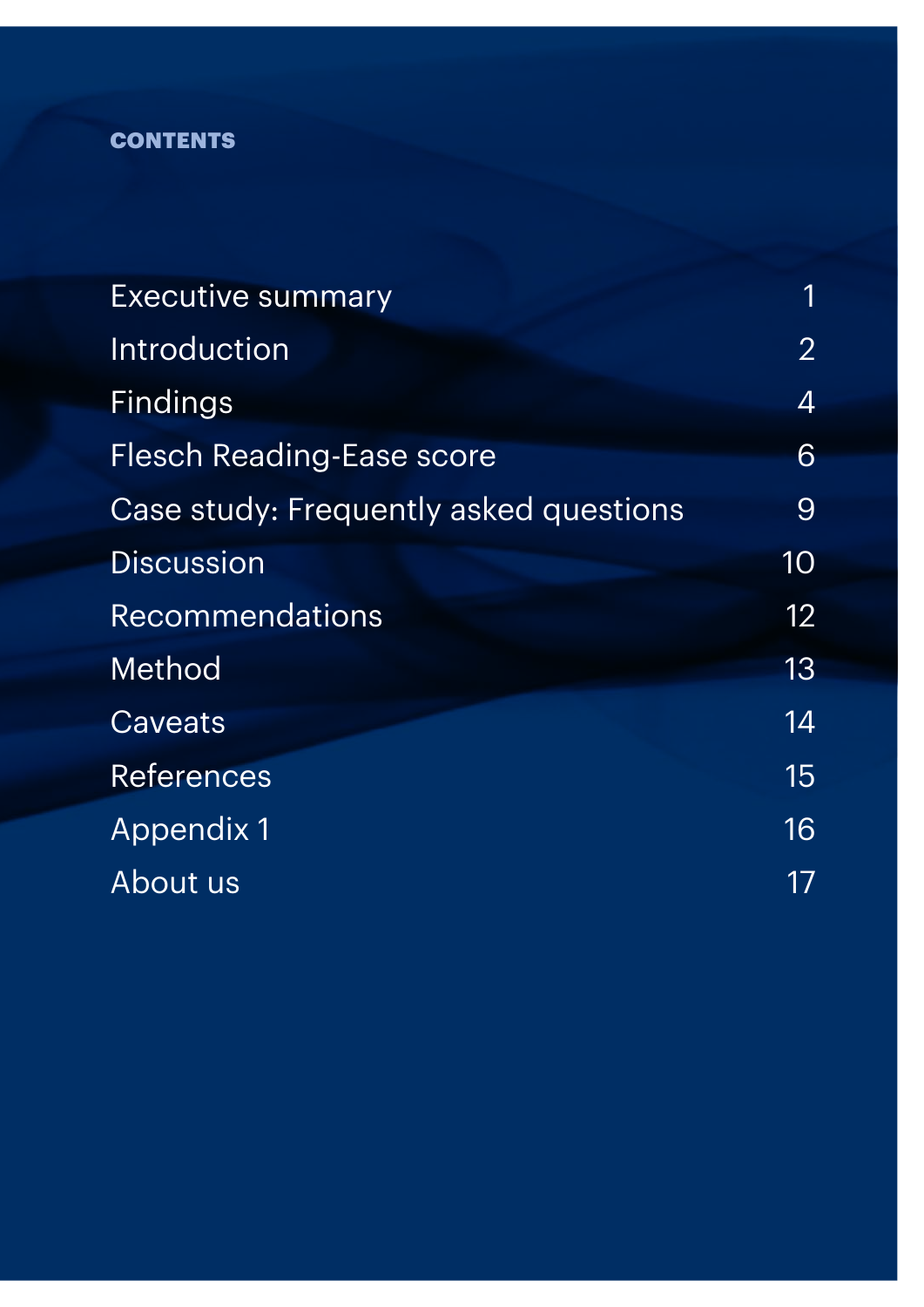## Our aim in *The 2022 readability scorecard: Australian insurance companies*

is to compare the readability of documents produced by the largest insurance companies in Australia.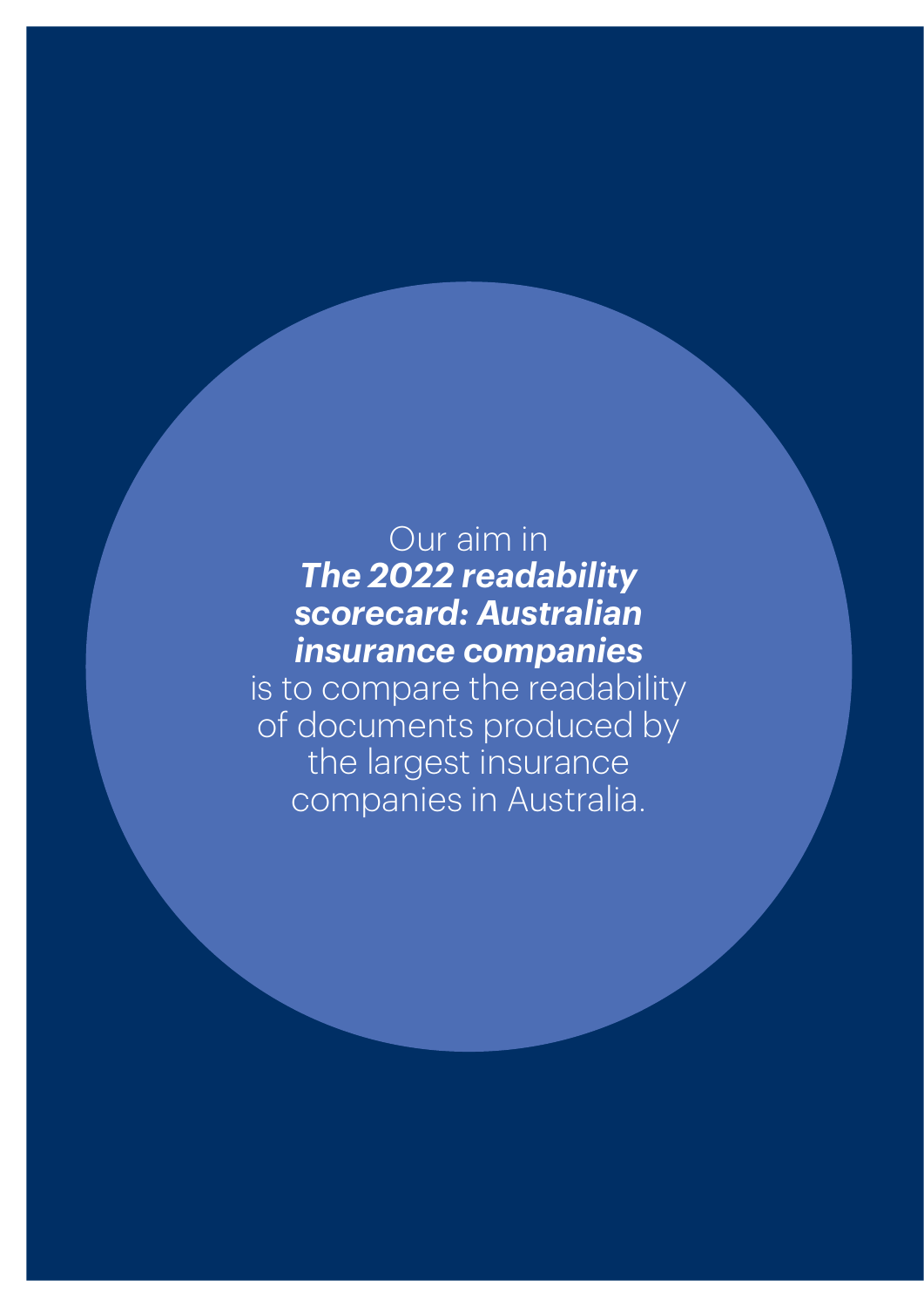## <span id="page-4-0"></span>EXECUTIVE SUMMARY



## Not one document came close to reaching a benchmark score of 100. The average readability score for the 26 companies was 74.3.

In this report, Ethos CRS analyses the readability of documents produced by the largest insurers in Australia.

Our starting points:

- » Customers should be able to easily read what their insurer puts in writing.
- » Clarity helps customers make informed financial decisions.

In total, we analysed the readability of 52 documents from 26 companies (PDFs published by insurers on their websites). Using the online readability application VT Writer, we measured the Flesch Reading-Ease score and the percentage of sentences written in the active voice. VT Writer derives the Flesch Reading-Ease from sentence length and word complexity. We used these metrics to generate the Ethos CRS readability score. Documents that met benchmarks for each attribute generated a readability score of 100.

Not one document came close to reaching a benchmark score of 100. The average readability score for the 26 companies was 74.3.

We awarded the gold medal for the most readable suite of documents to SGIO. Their documents scored an average of 83.8.

We awarded the silver medal to SGIC. Their documents generated an average readability score of 83.1.

The bronze medal goes to NRMA Insurance with an overall readability score of 81.3.

These findings suggest that insurers still have some work to do if they are to engage clearly and effectively with their customers. Ethos CRS has recommends that insurers:

- » adopt the principles of plain language
- » set universal readability standards
- » apply readability standards to FAQ webpages

Ethos CRS can't determine if these publicly available documents are representative of internal documents such as standard procedures and policies. It is conceivable, however, that large organisational gains can be generated when internal documents are clear, readable and aligned to purpose.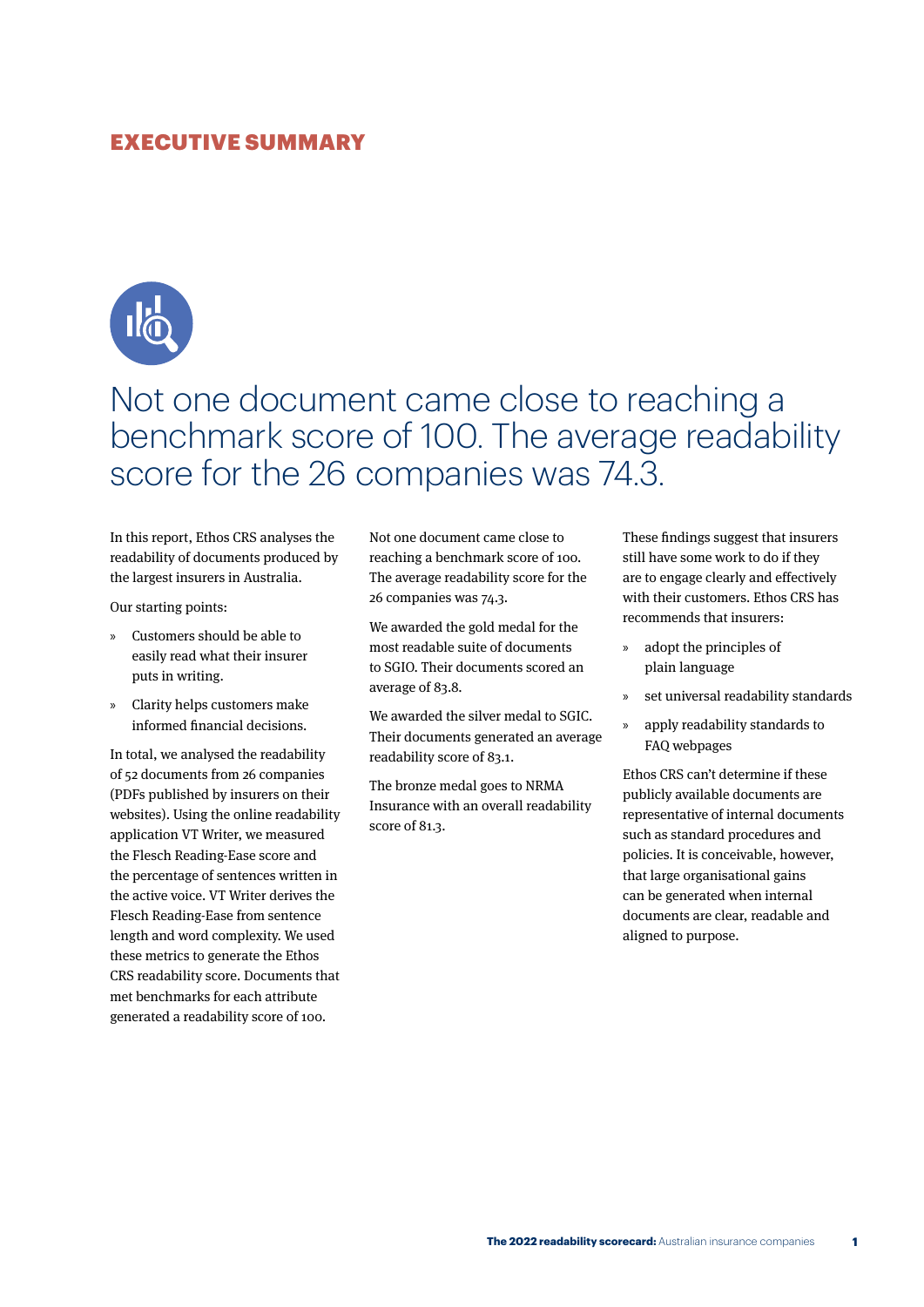## <span id="page-5-0"></span>INTRODUCTION

## **In** *The 2022 readability scorecard: Australian insurance companies,* **Ethos CRS examines the readability of documents and content produced by Australia's largest insurance companies.**

Insurance is important – and the decision to buy a policy with the right company is important. The insurance industry in Australia on average pays out \$166.2 million in claims each working day. In a single year, Australian insurers write 43 million business and household policies.

The Insurance Council of Australia's General Insurance Code of Practice states insurers must take reasonable steps to make sure that their communications are in plain language.

All insurers face the challenge of delivering complex information to a diverse range of members. Levels of financial literacy vary widely.

Producing readable content is an important first step if insurers are to address this challenge. In this scorecard, we:

- » detail findings from our analysis
- » discuss issues that arise from our findings
- » make recommendations to address the communication challenge
- » explain our research method.



**CONTRACTOR**  $\sim$ 

 $\mathbf{r}$  and  $\mathbf{r}$  and  $\mathbf{r}$ 

 $\blacksquare$ 

 $\overline{\phantom{a}}$ 

**CONTRACTOR**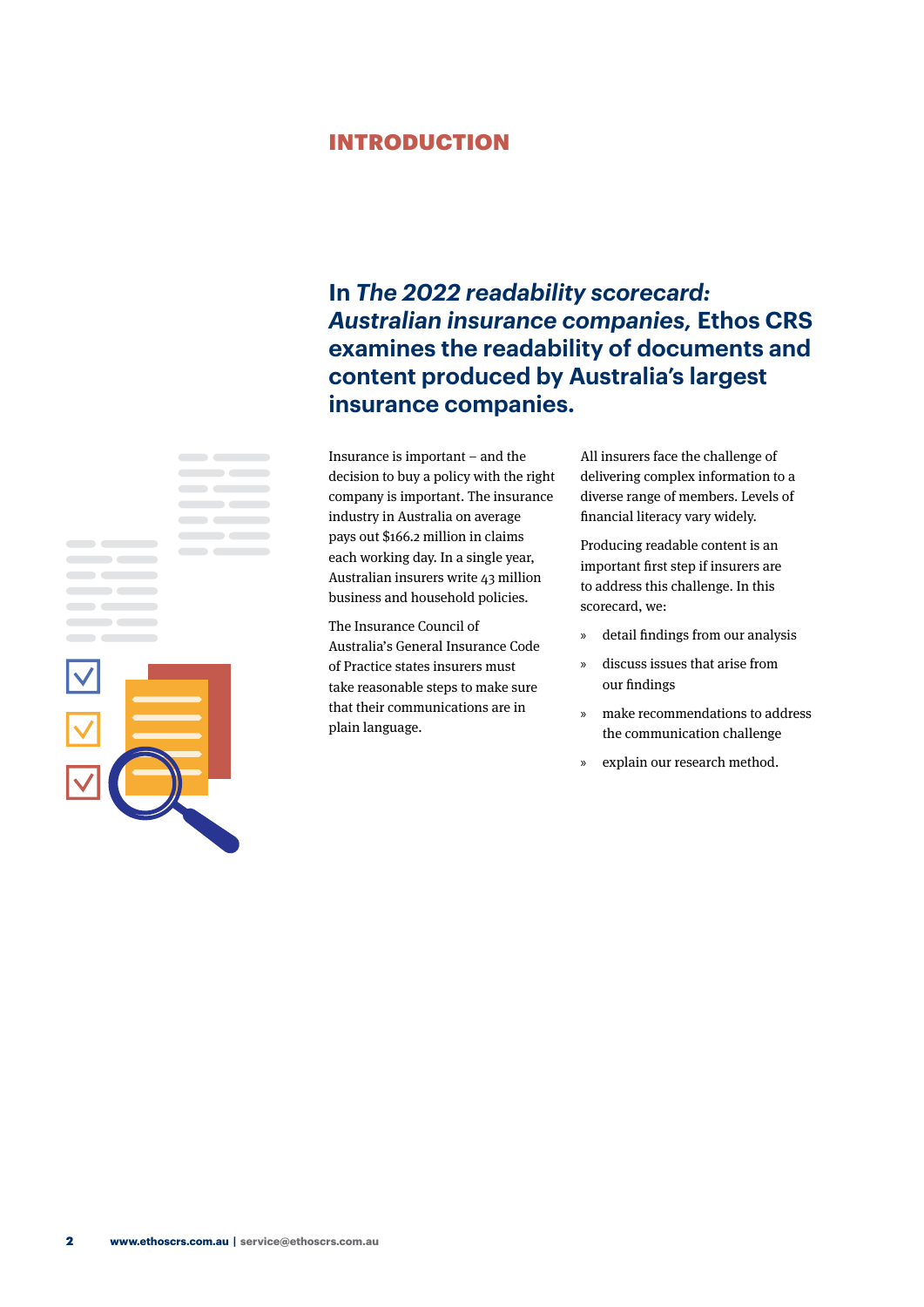## Setting up the benchmarks

We set benchmarks for different readability metrics to derive the Ethos CRS readability score for each document and an average score for each insurer.

Ideal scores reflect:

- » sentences written in the active voice – 95% or higher
- » shorter words with fewer syllables
- » an average sentence length of 15 to 25 words as recommended in the Australian Government Style Manual
- » a reading grade level of 7 or lower as recommended in the Australian Government Style Manual.

We used these metrics to determine and rank scores against our overall benchmark of 100. A score of 100 meets our overall benchmark for clear, effective writing.

**Soldiers**  $\overline{\phantom{a}}$ 

 $\sim$ 

 $\sim$   $\sim$   $\sim$ 

 $\blacksquare$ 

 $\qquad \qquad \qquad$  $\sim$   $\sim$   $\sim$  $\overline{\phantom{a}}$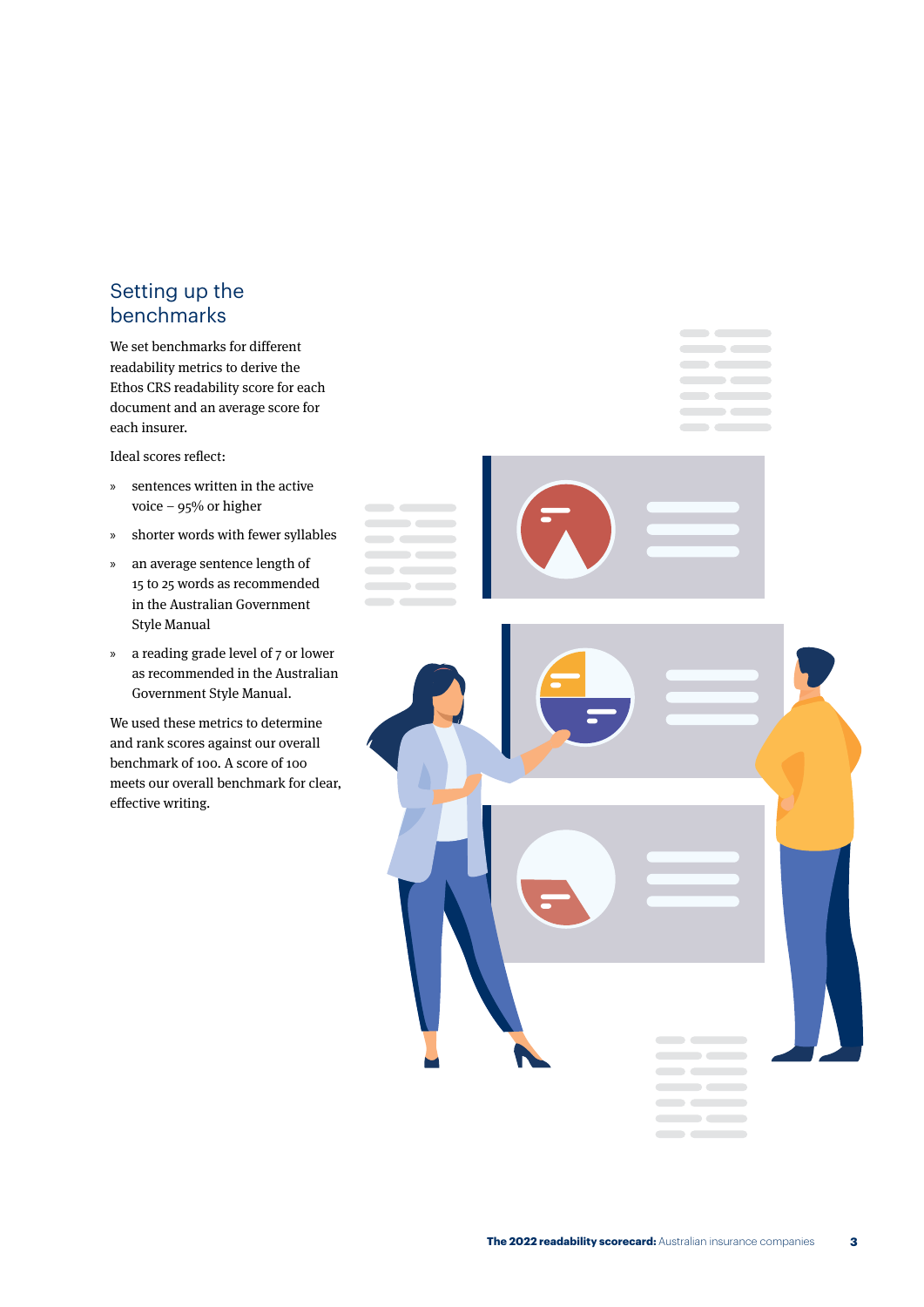## <span id="page-7-0"></span>FINDINGS

## **The Ethos CRS readability score is a quantifiable measure of the clarity and quality of documents.**

## Ethos CRS readability score

The Ethos CRS readability score is a quantifiable measure of the clarity and quality of documents.

A readability score of 100 reflects writing that is easy to read. To achieve this benchmark is to communicate using plain language anyone can understand. Comprehension is compromised when sentences are too long; content is too wordy; or words are overly complicated.

Table 1 shows all 26 insurers examined in this survey, ranked according to the readability of their documents.

- » SGIO had the highest average readability score in this survey, at 83.8.
- » SGIC was second, with a readability score of 83.1.
- » NRMA Insurance had the next-best overall readability score of 81.3.

The average readability score for the 26 companies was 74.3. This tells us that, on average, content did not meet established benchmarks for use of the active voice, sentence length and word complexity.

#### **Table 1: Insurance companies (PDS), ranked for overall readability**

| <b>Company</b>          | <b>Rank</b>    | <b>Readability</b><br>score |
|-------------------------|----------------|-----------------------------|
| <b>SGIO</b>             | 1              | 83.8                        |
| <b>SGIC</b>             | $\overline{2}$ | 83.1                        |
| <b>NRMA</b> Insurance   | 3              | 81.3                        |
| <b>RACV</b>             | 4              | 78.7                        |
| <b>CGU Insurance</b>    | 5              | 78.3                        |
| GIO                     | 6              | 77.1                        |
| <b>AAMI</b>             | $\overline{7}$ | 76.4                        |
| Allianz                 | 8              | 76.3                        |
| <b>Australia Post</b>   | 9              | 75.7                        |
| Coles                   | 10             | 75.6                        |
| <b>RACQ</b>             | 11             | 75.6                        |
| QBE                     | 12             | 75.5                        |
| Apia                    | 13             | 74.8                        |
| Qantas                  | 14             | 74.4                        |
| <b>Catch Insurance</b>  | 15             | 74.4                        |
| <b>Budget Direct</b>    | 16             | 74.1                        |
| <b>ING</b>              | 17             | 74.0                        |
| <b>Auto and General</b> | 18             | 73.7                        |
| Vero                    | 19             | 72.8                        |
| <b>Real Insurance</b>   | 20             | 71.5                        |
| <b>Elders Insurance</b> | 21             | 70.2                        |
| <b>Shannons</b>         | 22             | 70.1                        |
| Westpac                 | 23             | 69.2                        |
| Youi                    | 24             | 67.5                        |
| Comminsure              | 25             | 64.8                        |
| <b>WFI</b>              | 26             | 64.2                        |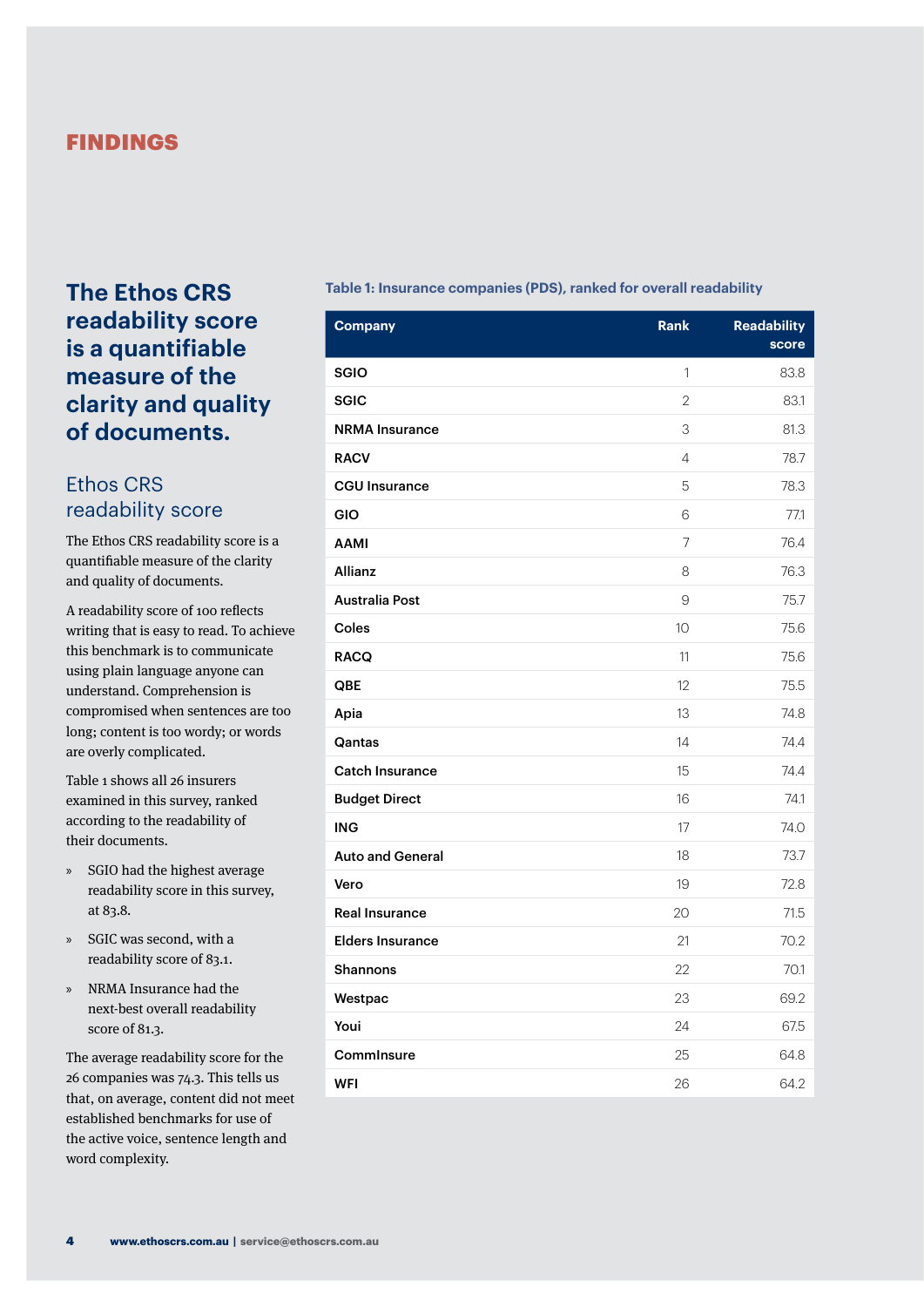## Active voice

On average, in the documents we examined, 72.9% of sentences were written in the active voice. This result falls below our benchmark of 95%.

Active sentences make text clearer and improve readability. The higher the percentage of sentences written in the active voice, the better the readability score.

Figure 1 shows the distribution of insurers using the active voice metric.

Figure 2 shows which insurers had the highest scores for use of active voice in their documents.

The documents with the highest percentage of active voice sentences were 2 motor insurance Product Disclosure Statements (PDSs), one from NRMA Insurance and the other from SGIO. The active voice score was 81.6% for both documents.

The document with the lowest percentage of active voice was a car insurance PDS from Youi that scored 61.2%.

#### **Figure 1: Readability and active voice**



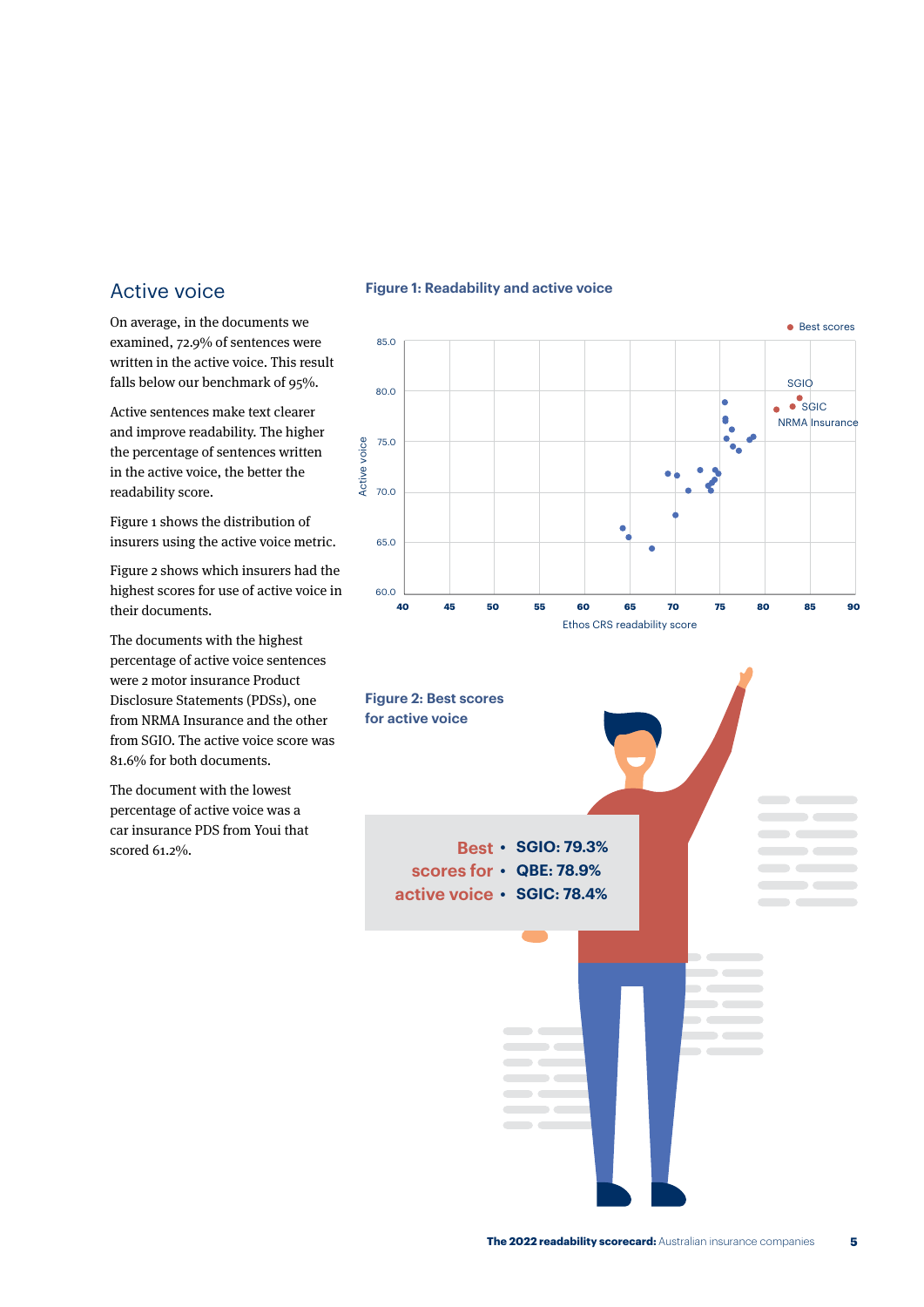## <span id="page-9-0"></span>FLESCH READING-EASE SCORE

The Flesch Reading-Ease score gives a score from 1 to 100, with higher scores meaning text is easier to read. The Flesch Reading-Ease score uses sentence length and word complexity, measured by average syllables per word, to produce a final score.

For all 26 insurers, the average score for Flesch Reading-Ease was 54.8.

## Sentence length

Average sentence length was about 20 words per sentence across all 52 documents. This falls in the recommended range of 15 to 25 words.

Shorter sentences help make text more readable. Readability improves by keeping average sentence length to the recommended range.

Figure 3 shows the distribution of insurers using the average sentence length metric.

Figure 4 shows which insurers had the best scores for average sentence length in their documents.

The documents with the lowest average sentence length were a home insurance PDS from Catch Insurance and a home insurance PDS from SGIC. They had an average of 17 words per sentence, which falls in the benchmark range.

The document with the highest average sentence length was a PDS from WFI. Sentences had an average of 26 words, slightly above our recommended range.





#### **Figure 3: Readability and sentence length**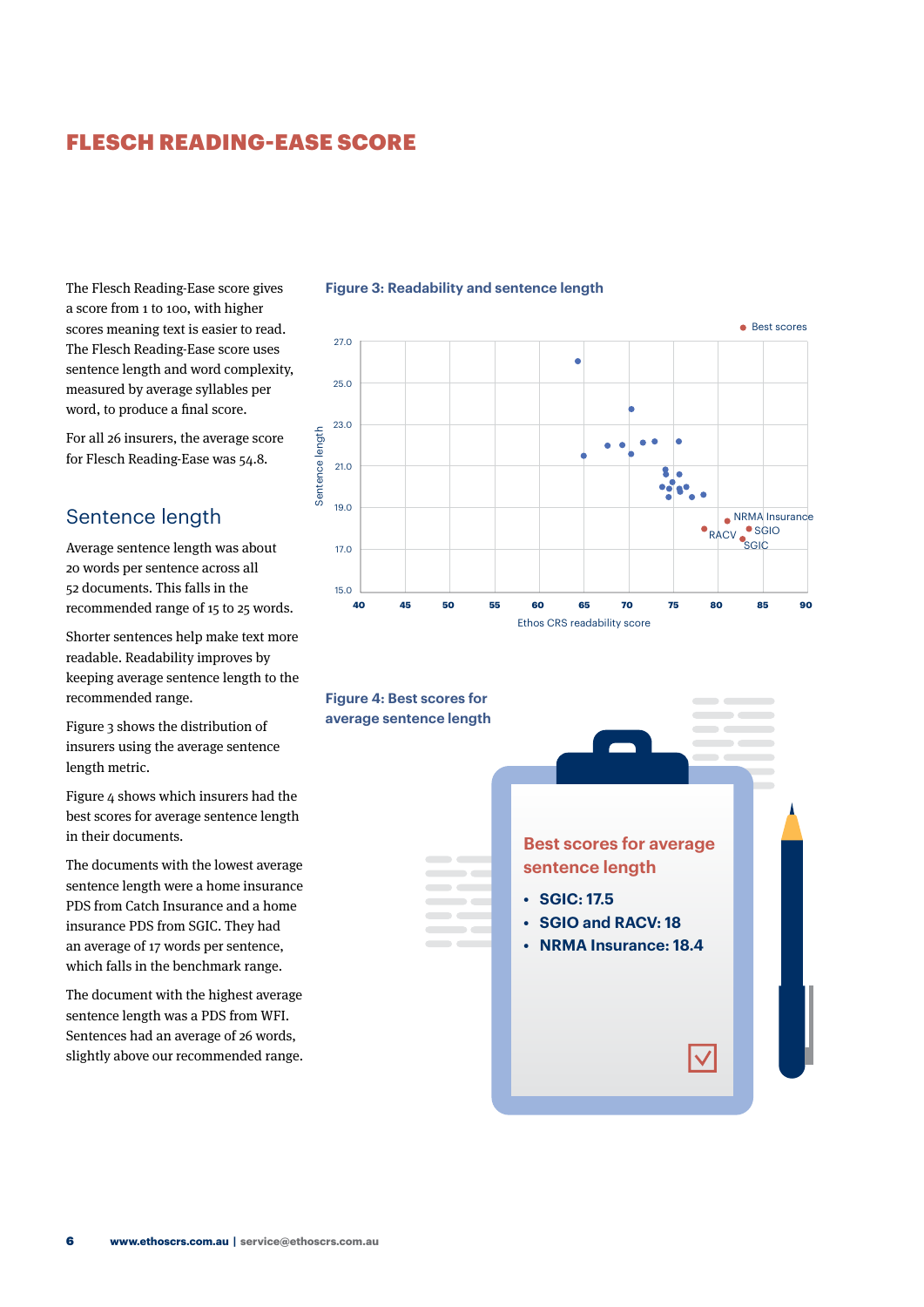## Word complexity

VT Writer measures word complexity using average syllables per word. Across all 52 documents, words had an average of 1.5 syllables.

Shorter or simpler words help make text more readable.

Figure 5 shows the distribution of insurers using the word complexity metric.

Figure 6 shows which insurers had the best scores for word complexity in their documents.



**Figure 5: Readability and word complexity**

#### **Figure 6: Best scores for word complexity**

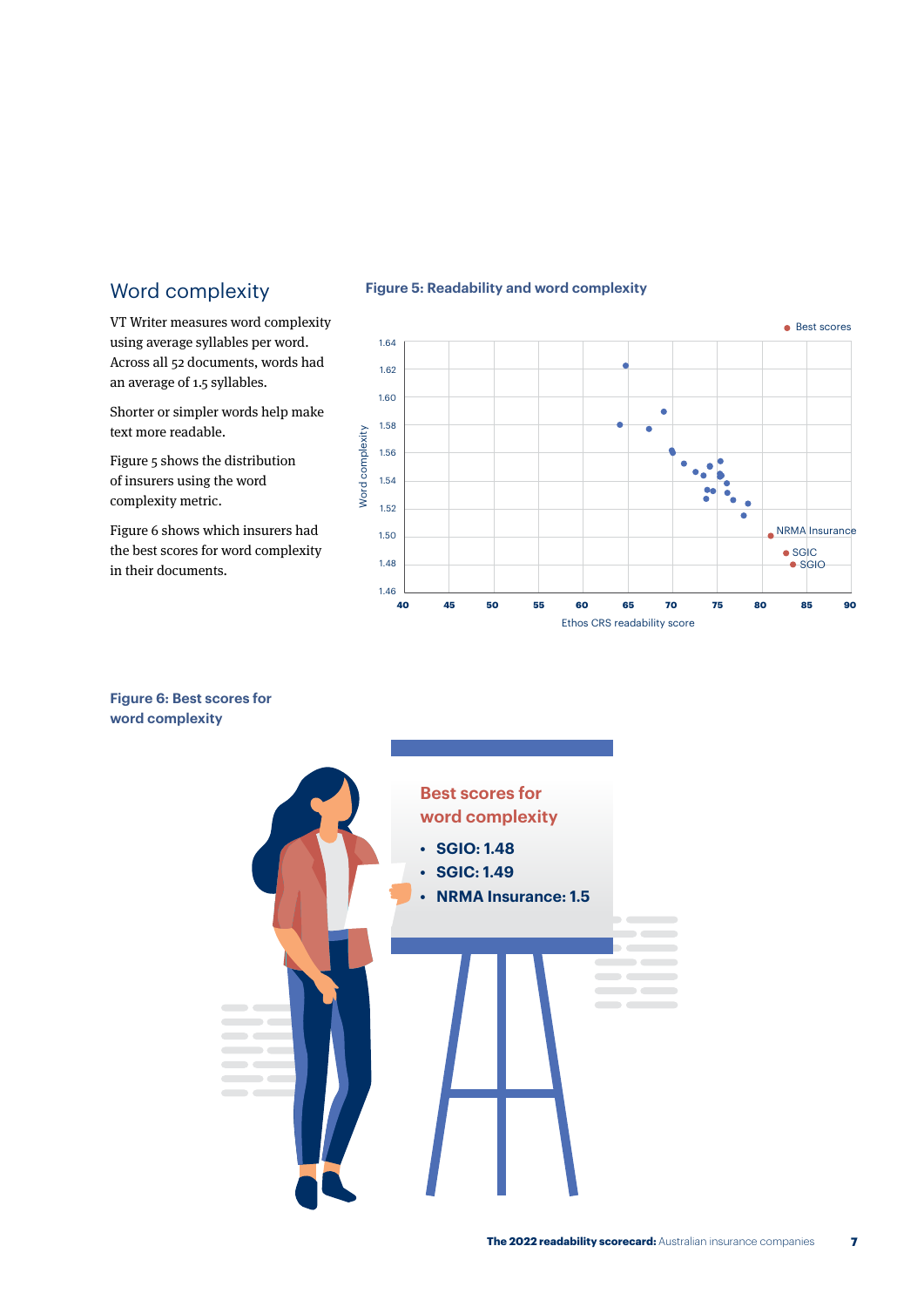## Grade level

Ethos CRS does not factor grade level into our readability score. However, it is another metric helpful for understanding the readability of text. The Australian Government Style Manual recommends writing to a reading grade level of 7 or lower.

For all 52 documents, the average score for grade level was 10.7.

Figure 7 shows the distribution of insurers against metrics of readability and the average grade level.

Figure 8 shows which insurers had the lowest average grade level for their documents.

The document with the lowest grade level was a home insurance PDS from SGIC. Its grade level score was 8.6, which means the PDS may be easy to read for members who have completed year 9 at school.

The document with the highest grade level score was a PDS from WFI. Its grade level score was 13.2. This document may be clear to members with an undergraduate tertiary education, but it is not easy to read for most people.

#### **Figure 7: Readability and grade level**





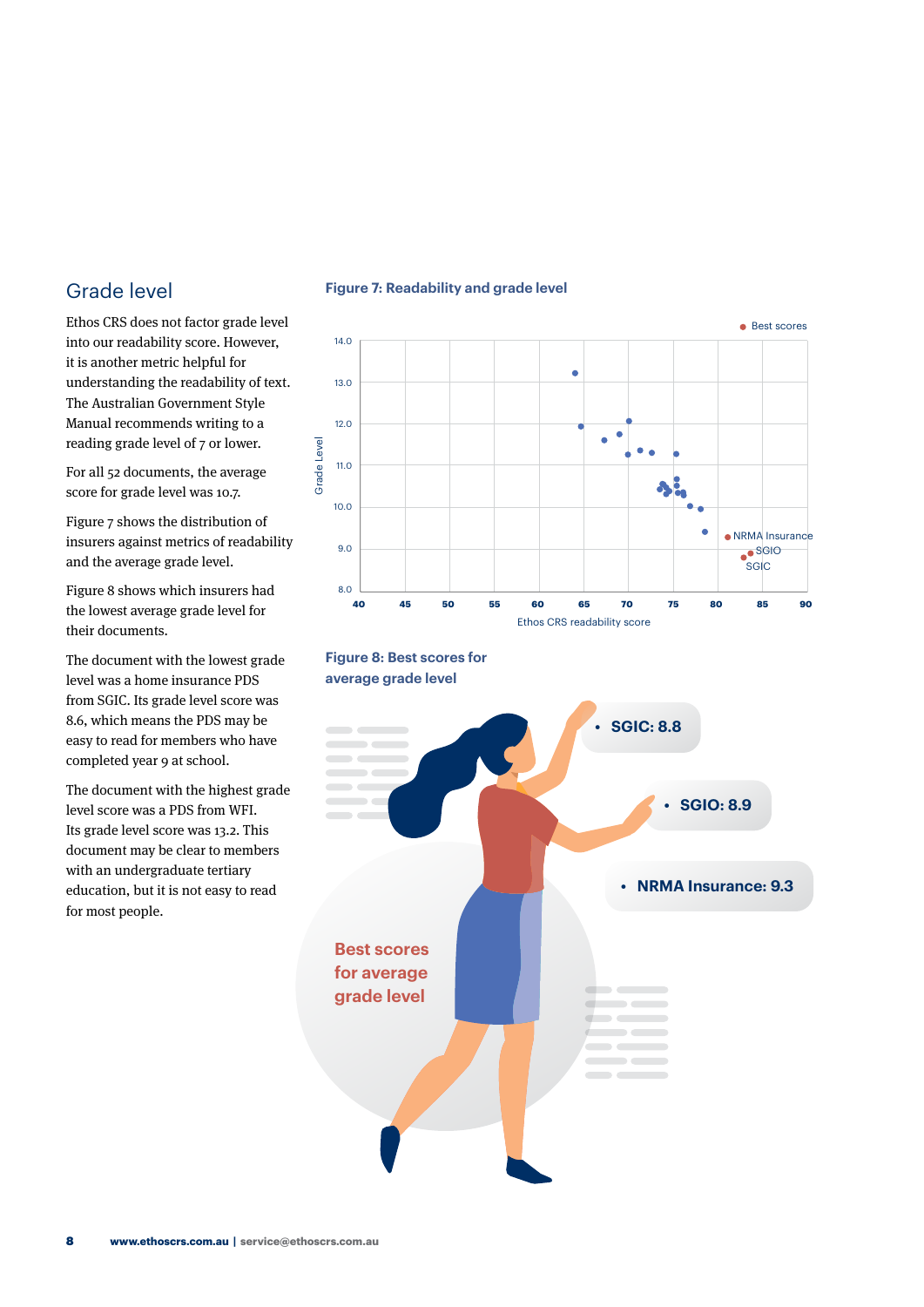## <span id="page-12-0"></span>CASE STUDY: FREQUENTLY ASKED QUESTIONS

Insurers engage with their customers through their websites. Insurers have invested time and resources to make sure customers can understand content.

Customers might find the content of a PDS difficult to understand or want quick and easy answers about their policy. In this case, they might refer to a frequently asked questions (FAQ) webpage.

We expected that an FAQ page would use plain English and short sentences, generating a much higher readability score. We compared 17 FAQ webpages using the same metrics as for the documents in the main study.

The readability scores for the websites were moderately better than for insurance documents, but only by a small margin.

Table 2 shows all 17 insurers examined in our case study, ranked according to the readability of their webpages.

#### **Table 2: Insurance companies, ranked for overall readability**

| Company                  | Rank           | <b>Readability score</b> |
|--------------------------|----------------|--------------------------|
| <b>Bingle</b>            | 1              | 86.5                     |
| <b>Essentials by AAI</b> | $\overline{2}$ | 81.0                     |
| <b>RACQ</b>              | 3              | 77.6                     |
| <b>BestBuy</b>           | $\overline{4}$ | 77.3                     |
| <b>ING</b>               | 5              | 77.0                     |
| <b>Ozicare</b>           | 6              | 76.4                     |
| Youi                     | $\overline{7}$ | 75.9                     |
| Coles                    | 8              | 75.8                     |
| Virgin                   | 9              | 75.6                     |
| Apia                     | 10             | 75.4                     |
| Maxxia                   | 11             | 74.3                     |
| GIO                      | 12             | 74.3                     |
| Qantas                   | 13             | 74.1                     |
| <b>Club Marine</b>       | 14             | 72.4                     |
| Westpac                  | 15             | 70.1                     |
| Swann                    | 16             | 69.6                     |
| <b>Terri Scheer</b>      | 17             | 62.1                     |

Bingle's readability score was 86.5, higher than the top scoring documents in our main survey. The average readability score of all 17 webpages was 75.

On average, FAQ webpages had a grade level of 10.3. The webpages had 19.2% long sentences and 75.1% active voice sentences.

Many FAQ webpages used shorter sentences such as 'Please refer to the PDS'. This sentence is short and easy to read. But it does not provide answers for customers.

FAQ webpages should convey easy to understand answers about complex topics. While FAQ webpages on average scored slightly better results in our metrics, readability and clarity can still improve.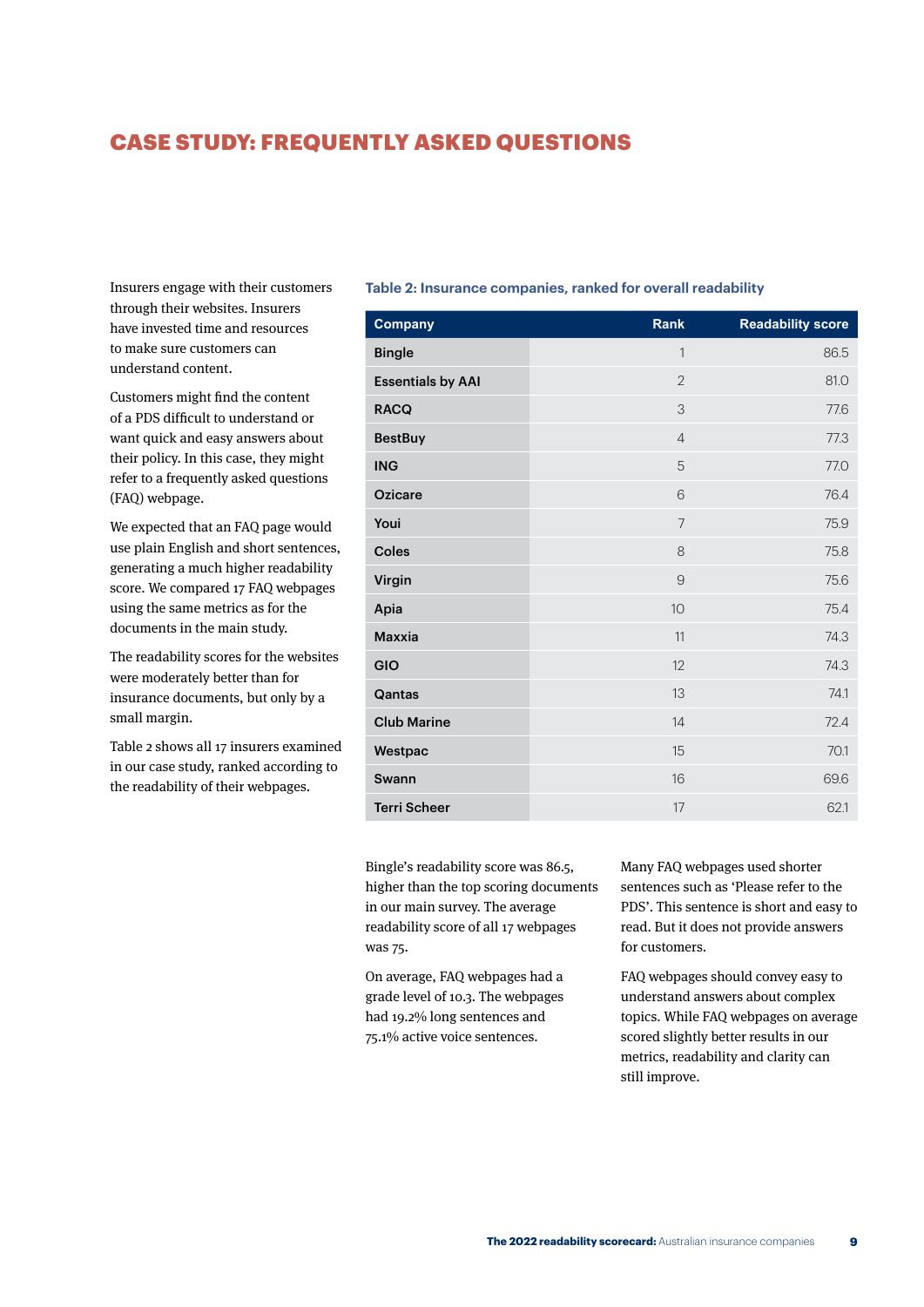## <span id="page-13-0"></span>**DISCUSSION**

 $\overline{\mathbf{m}}$ 

**Insurers using plain English language in their documents will improve their overall readability score**



## Performance against readability benchmarks

#### **Active voice**

Active voice is easier to understand because the sentence structure supports clear meaning. The sentence structure makes it plain who is responsible for the action.

Active voice formed the basis of 72% of sentences across all 52 documents. Most documents in our analysis fell well below the benchmark of 95%.

Insurers could improve readability by using more active voice in their writing. Using active voice may also make it clearer to customers what their responsibilities are, and what obligations insurers owe to them.

#### **Sentence length**

Shorter sentences with one main idea are easier to read, while longer sentences cause confusion.

The Australian Government Style Manual recommends writing sentences that have an average of 15 words, but not more than 25 words.

Average sentence length was about 20 words in our analysis of the 52 documents, which falls in the recommended range.

Overall, insurers are achieving the benchmark for average sentence length. This average combines with other metrics to improve the overall readability score.

#### **Word complexity**

Short and simple words as a substitute for overly complex, verbose language can improve comprehension and readability. A PDS must use legal terminology in some instances but shorter words with fewer syllables can help readers who are not legally trained.

Insurers using plain English language in their documents will improve their overall readability score.

#### **Grade level**

Ethos CRS generally recommends writing for a year 7 level reading ability or below. The Australian Government Style Manual reflects this standard in its advice on readability, based on the Web Content Accessibility Guidelines.

The 26 companies surveyed averaged a grade level of 10.7 across the 52 documents we analysed.

While this average score is encouraging, the grade level finding tells us insurers can improve their communications with their customers. Insurers can communicate more clearly if they write to a lower secondary education level.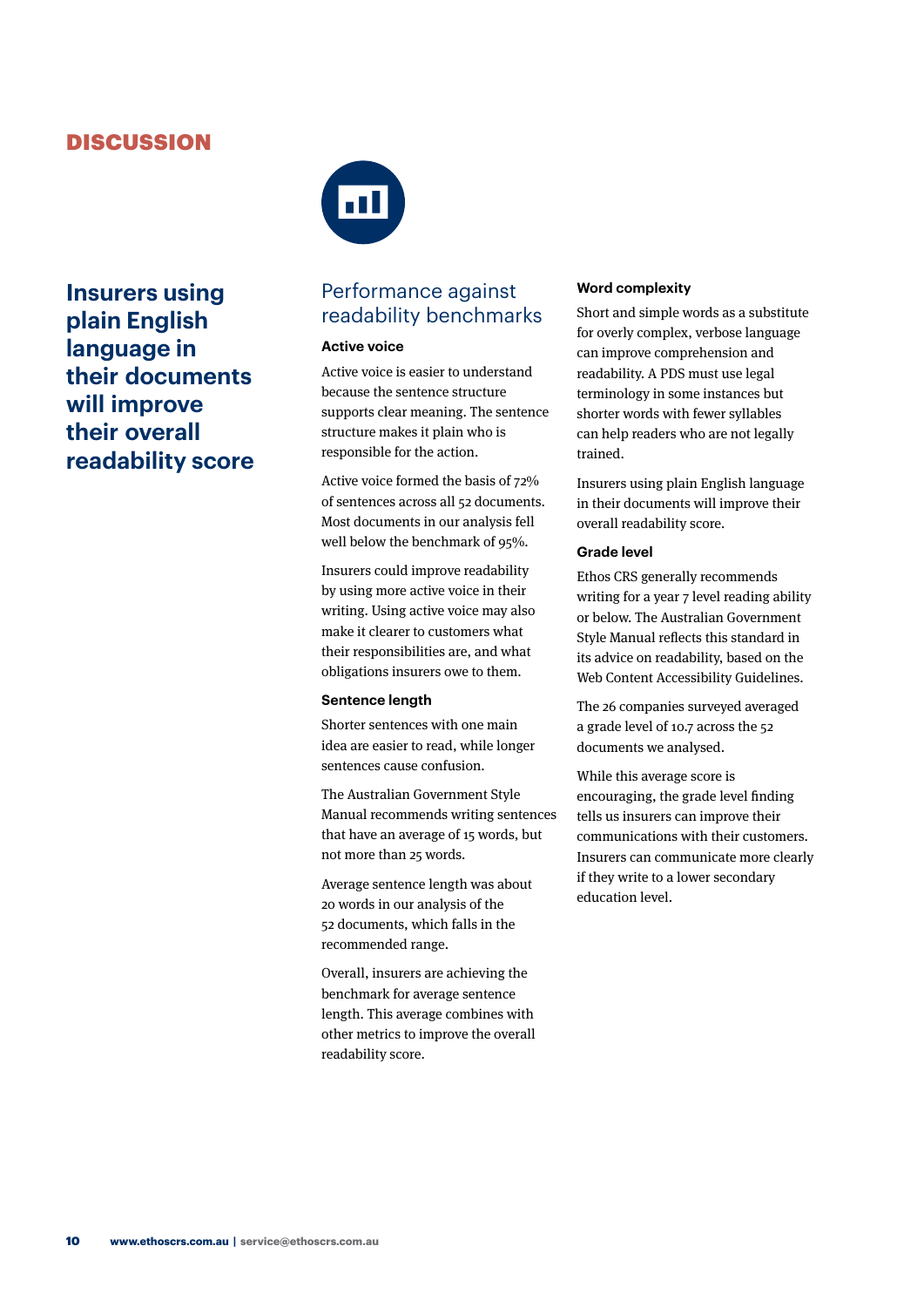| __<br>$\overline{\phantom{a}}$                   |  |
|--------------------------------------------------|--|
| $\sim$ $\sim$<br>___<br>$\overline{\phantom{a}}$ |  |
| __                                               |  |
|                                                  |  |



## The communication challenge

In Australia, not all adults are proficient readers or are financially literate. This creates a communication challenge for insurance companies.

Financial choices need to be well informed, yet only 1 in 2 adult Australians are financially literate. More generally, fewer than 1 in 5 Australian adults have advanced reading or numeracy skills.

Therefore, the insurance industry faces a challenge. So do vulnerable members who may experience systemic barriers that undermine their ability to make informed decisions about their financial future.

Most Australians are not legally trained or expert financial analysts. One simple step for insurance companies to overcome the communication challenge is to produce clearer, more readable content.

In addition, consumers must be able to understand the increased risks posed by climate change when buying insurance. Insurers have a responsibility to inform consumers about changes in the risks they face and to make sure that written material is easy to read. The increasing cost of insurance claims after disasters means insurers and consumers share an interest in effective communication and clarity.

## Improving readability: a practical and necessary step

Two benefits flow from improving readability. The first is that customers benefit.

Customers will gravitate to content that is easy to read. When customers can engage with content because it is clear, their confidence increases.

But customers will turn away from content that is frustrating to use or alienating. Content that is difficult to read, uses too much jargon and is complex can deter customers from accessing the financial information they need.

Our document survey did not consider other content insurers share with their customers. Financial service guides, key facts sheets or emails to customers may well generate better readability scores.

The second benefit of improved readability is enjoyed by insurance companies themselves. It comes from increased productivity, efficiency and effectiveness.

Readable documents imply a skilled workforce and a clear writing culture. By producing clear internal documents – like standard operating procedures, corporate policies, business cases, board papers and project plans – insurers can improve the flow of information. This kind of efficiency also minimises the risks of delay and unethical behaviour: it enhances compliance and reduces duplication and repetition of effort.

When internal efficiency improves, so does productivity. A simple focus on readability serves the commercial imperative that internal communications are clear, coherent and compelling.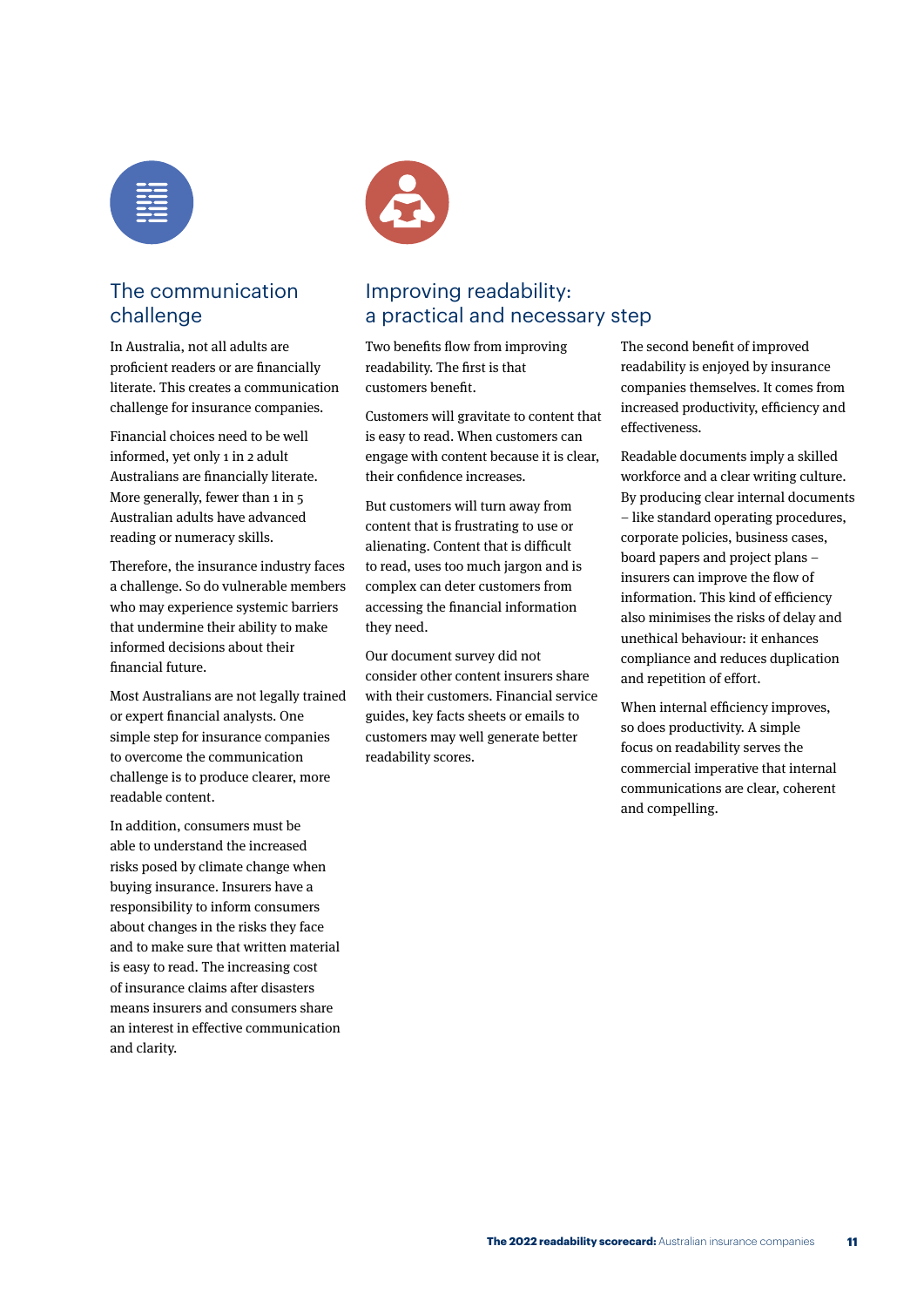## <span id="page-15-0"></span>RECOMMENDATIONS



## Adopt the principles of plain language

Insurance industry peak bodies should adopt a plain language standard and urge its uptake by insurers.



## Set universal readability standards

Insurers should adopt specific, measurable, achievable and realistic standards to improve the readability of all content they produce and publish. Specifically, insurers should;

- » set and write to a defined grade level
- » write in the active voice
- » use sentences shorter than 25 words – or 2 lines as an easy-to-determine measure
- » use short and simple words.



## Apply readability standards to FAQ webpages

Insurers should review and rewrite FAQ webpages to meet readability standards.

> $\begin{tabular}{c} \multicolumn{1}{c} {\textbf{a}} & \multicolumn{1}{c} {\textbf{b}} \\ \multicolumn{1}{c} {\textbf{b}} & \multicolumn{1}{c} {\textbf{c}} \\ \multicolumn{1}{c} {\textbf{b}} & \multicolumn{1}{c} {\textbf{c}} \\ \multicolumn{1}{c} {\textbf{b}} & \multicolumn{1}{c} {\textbf{c}} \\ \multicolumn{1}{c} {\textbf{c}} & \multicolumn{1}{c} {\textbf{d}} \\ \multicolumn{1}{c} {\textbf{d}} & \multicolumn{1}{c} {\textbf{e}} \\ \multicolumn{1}{c} {\textbf{e}} & \multicolumn$  $\qquad \qquad \blacksquare$  $\qquad \qquad \blacksquare$  $\qquad \qquad \blacksquare$

## $\frac{1}{2} \left( \frac{1}{2} \right) \left( \frac{1}{2} \right) \left( \frac{1}{2} \right) \left( \frac{1}{2} \right) \left( \frac{1}{2} \right) \left( \frac{1}{2} \right) \left( \frac{1}{2} \right) \left( \frac{1}{2} \right) \left( \frac{1}{2} \right) \left( \frac{1}{2} \right) \left( \frac{1}{2} \right) \left( \frac{1}{2} \right) \left( \frac{1}{2} \right) \left( \frac{1}{2} \right) \left( \frac{1}{2} \right) \left( \frac{1}{2} \right) \left( \frac$  $\overline{\phantom{a}}$  $\qquad \qquad \blacksquare$  $\blacksquare$ Simple changes to the way you write can really improve readability.

 $\overline{\phantom{m}}$ 

 $\sim$   $\sim$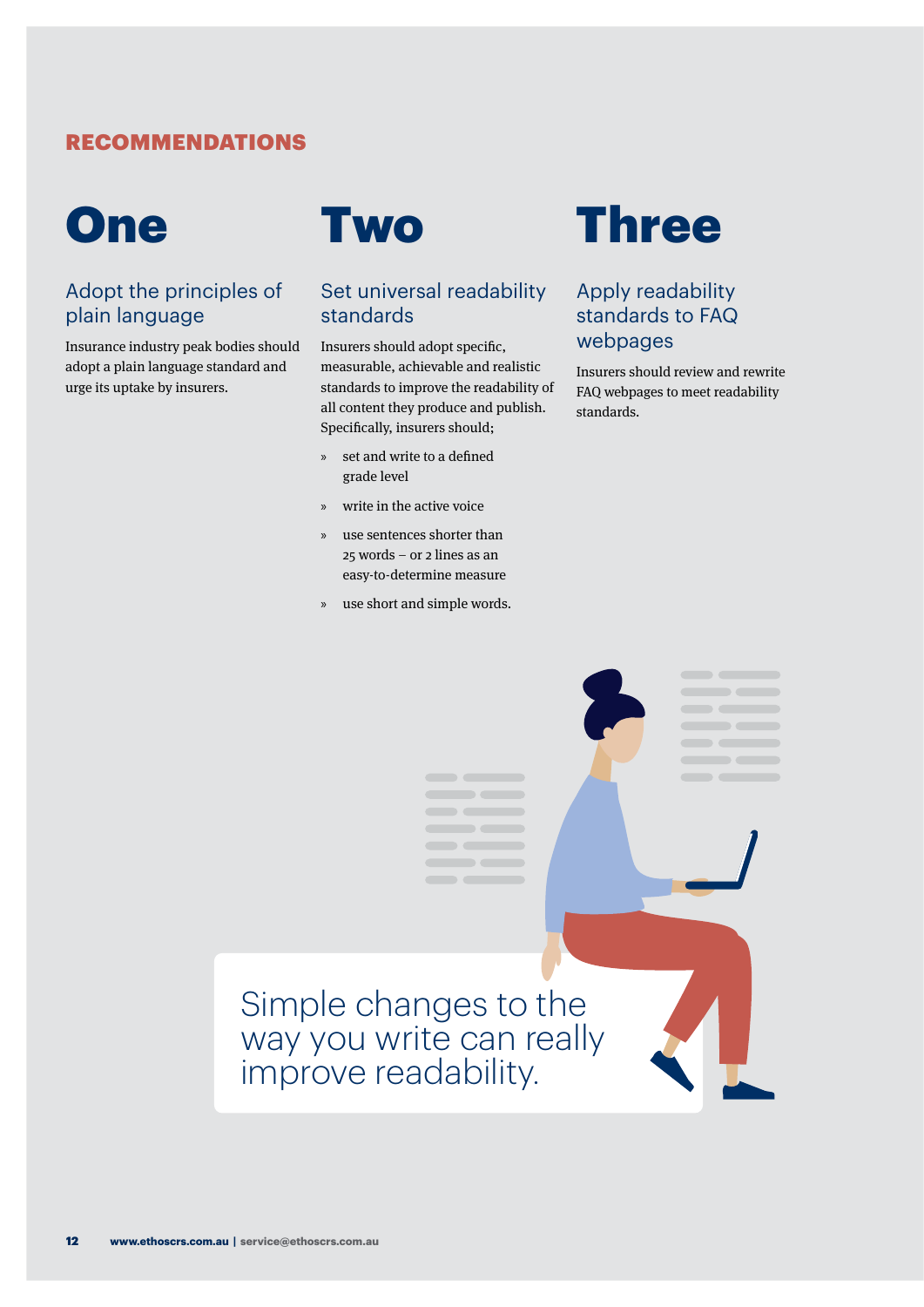## <span id="page-16-0"></span>METHOD

## Selection of documents

We selected 52 documents produced by 26 Australian Prudential Regulation Authority (APRA) registered insurers.

We selected insurers based on market share in the Australian home and motor insurance market.

When selecting the product disclosure statements for each insurer, we downloaded PDF files from insurer websites.

Insurers that did not offer both motor and home insurance were excluded from our survey.

## Scrubbing

We converted PDF documents into text-readable files for consistency. In this process, we removed all kinds of formatting, numerals, graphics, footnotes, indexes and tables to ensure that VT Writer only analysed plain text.

We followed the simple definition of a sentence, as written in the Australian concise Oxford dictionary. We removed or deleted any text that did not meet this definition.

## Website case study

We selected websites from APRA registered insurers that had a 'frequently asked questions' (FAQ) page. We stripped all formatting from these webpages and analysed the text using VT Writer.

We only tested complete sentences. This means we did not take account of other features that would improve readability, such as use of bulleted lists and headings.

Unlike our document survey, we have included insurers that did not offer both motor and home insurance. Our sole requirement was an FAQ webpage on their website.

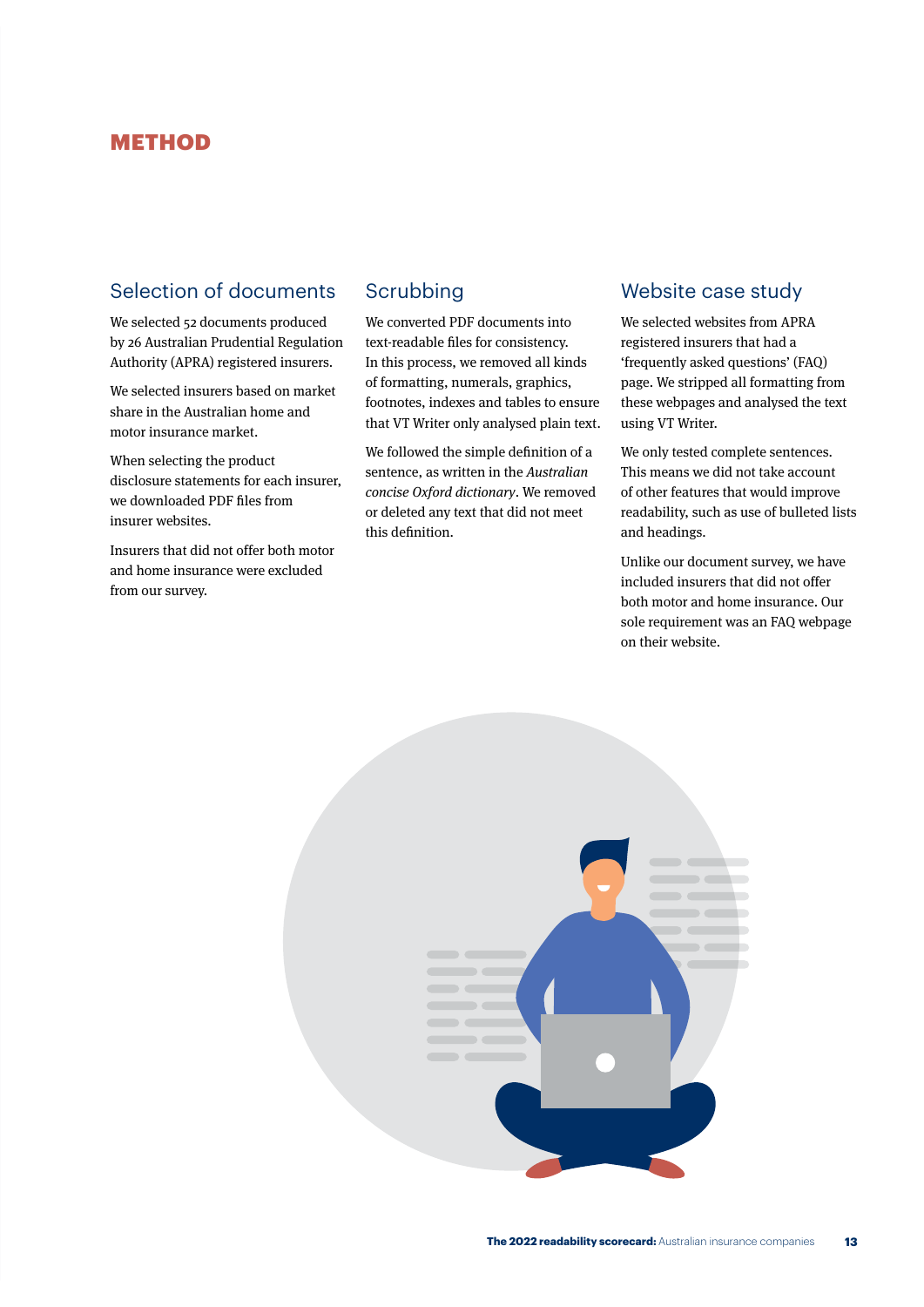## <span id="page-17-0"></span>**CAVEATS**

**The metrics used in the readability scorecard are a useful way to analyse and compare the quality of written communication, but they are a partial and incomplete guide.** 

The benchmarks only measure some of the factors that make up clear writing. The scores measure what is easily quantified by VT Writer: sentence length, word length and active voice. The benchmarks don't take into account other elements that affect readability, such as:

- » logical flow and coherence of text
- » complexity of ideas
- » structure
- » structural formatting elements such as line spacing, use of headings, images and other visual aids
- » the varying ways people read digital and print content.

Ethos CRS understands that the scorecard is not a statistical study and the results do not perfectly represent the characteristics of all documents we sampled.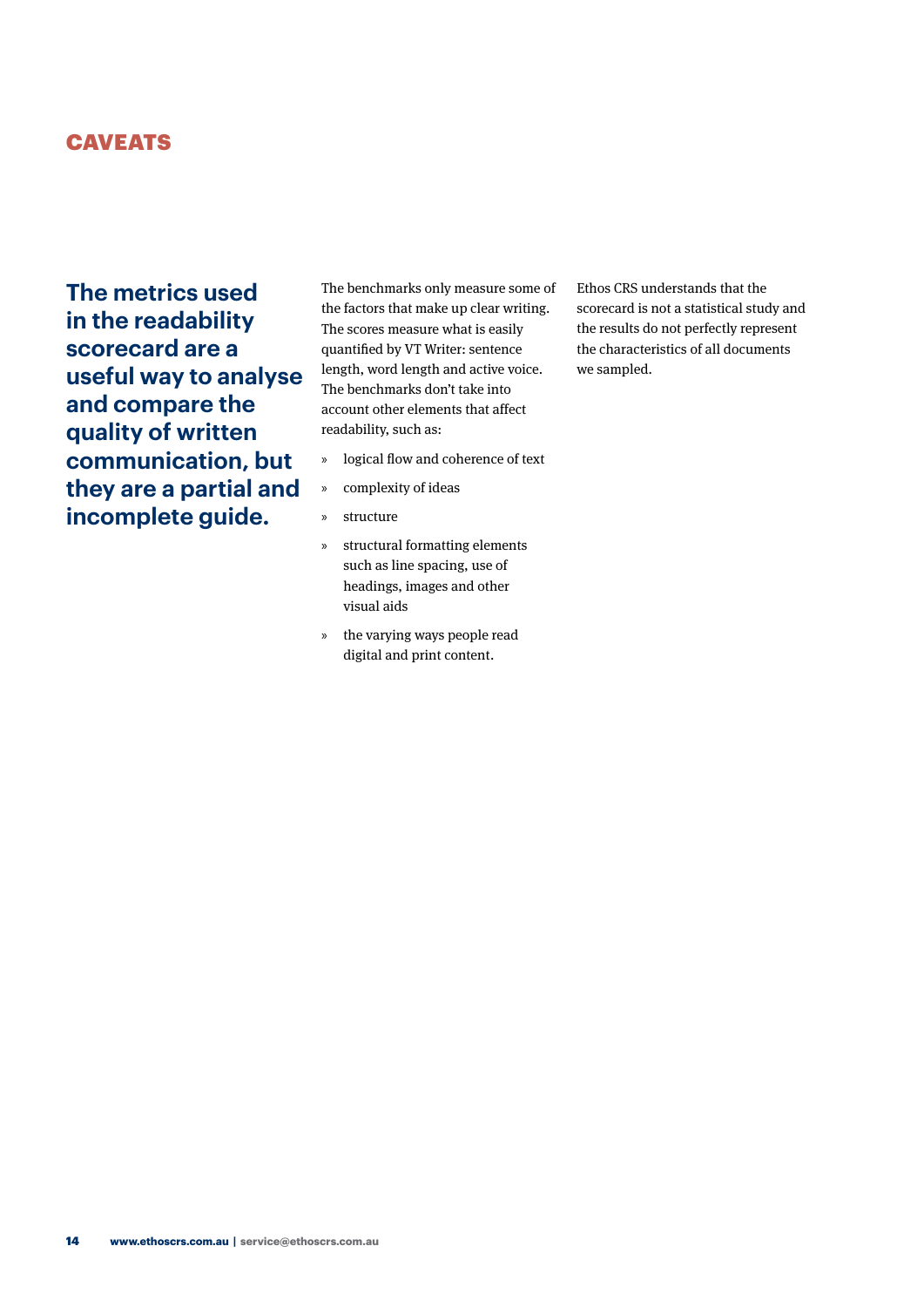## <span id="page-18-0"></span>REFERENCES

ABS (Australian Bureau of Statistics) (2013) Programme for the International Assessment of Adult Competencies, Australia [website], abs.gov.au

AIHW (Australian Institute of Health and Welfare) (2018) Housing assistance in Australia [PDF], aihw.gov.au.

APRA (Australian Prudential Regulation Authority) (2022) Register of general insurance [website], apra.gov.au

CEDA (Committee for Economic Development of Australia) (2022) Budget Reset Paper [PDF], ceda.com.au

Digital Transformation Agency (2022) Australian Government Style Manual [website], stylemanual.gov.au.

Insurance Council of Australia (2021) General Insurance Code of Practice [PDF], insurancecouncil.com.au

Longo A (2020) QSuper Board v Australian Financial Complaints Authority [website], Greenfields Lawyers, greenfieldslawyers.com.au Preston A (March 2020) Financial literacy in Australia: insights from HILDA Data [PDF], University of Western Australia Public Policy Institute presentation, Perth.

Russell R, Kutin J, and Marriner T (2020) Financial capability research in Australia [PDF], RMIT University report to ASIC, financialcapability.gov.au.

Senate Standing Committees on Economics (2017) Australia's general insurance industry [PDF], aph.gov.au.

Treasury (2018) National Financial Capability Strategy at a glance: Australians in control of their financial lives [PDF], financialcapability.gov.au.

Treasury (2021) Financial capability [website], treasury.gov.au.

W3C (World Wide Web Consortium) (2022) Web Content Accessibility Guidelines [website], w3.org.

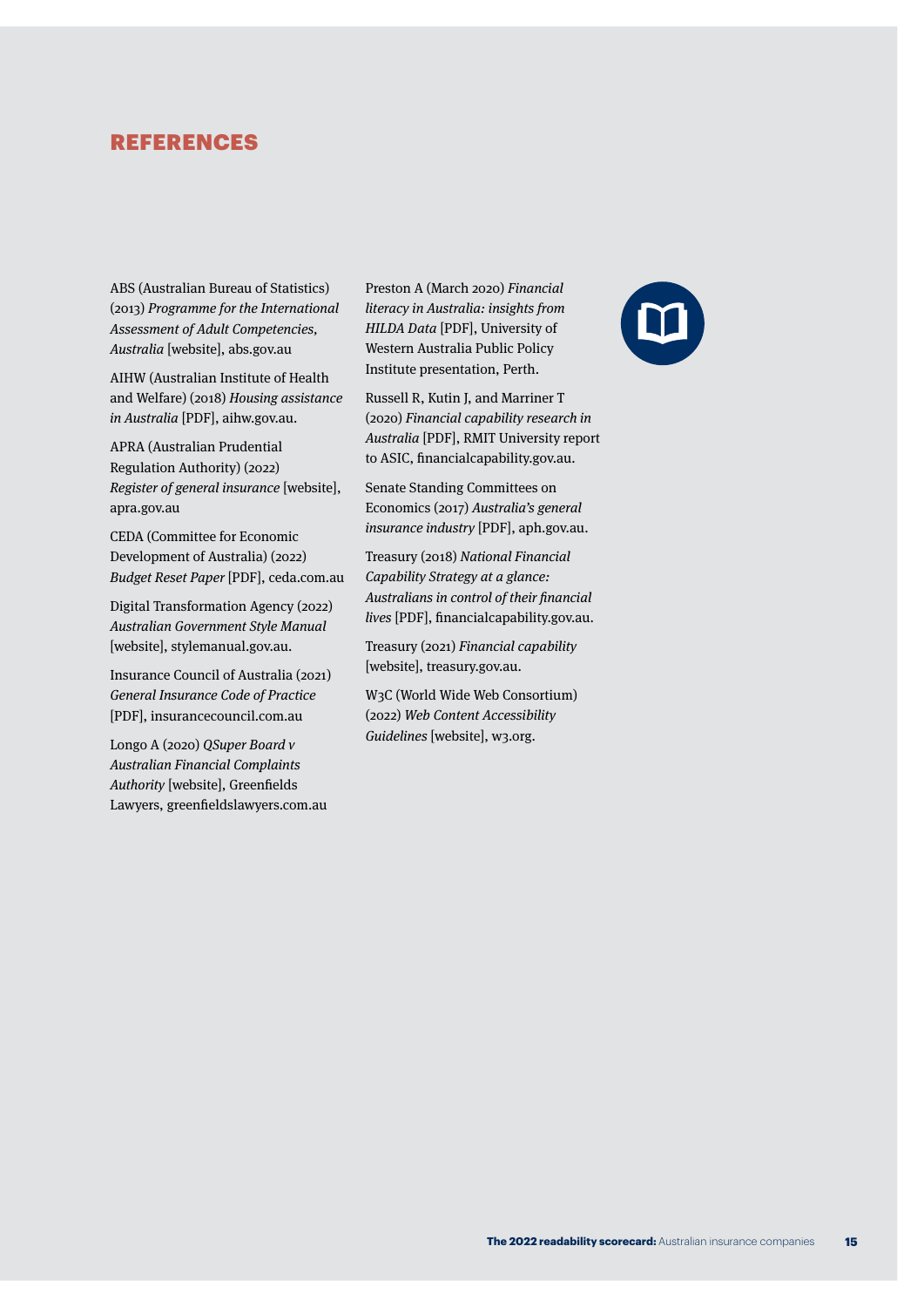## <span id="page-19-0"></span>APPENDIX 1

| <b>Company</b>          | <b>Ethos CRS</b><br><b>Readability</b><br>Score,<br>company | <b>Word</b><br>complexity | <b>Average</b><br>sentence<br>length, no of<br>words | <b>Active Voice</b><br>% | <b>Grade Level</b> |
|-------------------------|-------------------------------------------------------------|---------------------------|------------------------------------------------------|--------------------------|--------------------|
| <b>AAMI</b>             | 76.4                                                        | 1.53                      | 20.0                                                 | 74.5                     | 10.3               |
| Allianz                 | 76.3                                                        | 1.54                      | 20.0                                                 | 76.2                     | 10.4               |
| Apia                    | 74.8                                                        | 1.53                      | 20.2                                                 | 71.8                     | 10.4               |
| <b>Australia Post</b>   | 75.7                                                        | 1.54                      | 19.8                                                 | 75.3                     | 10.3               |
| <b>Auto and General</b> | 73.7                                                        | 1.54                      | 20.0                                                 | 70.6                     | 10.4               |
| <b>Budget Direct</b>    | 74.1                                                        | 1.53                      | 20.6                                                 | 70.9                     | 10.5               |
| <b>Catch Insurance</b>  | 74.4                                                        | 1.55                      | 19.5                                                 | 71.2                     | 10.3               |
| <b>CGU Insurance</b>    | 78.3                                                        | 1.52                      | 19.7                                                 | 75.2                     | 10.0               |
| Coles                   | 75.6                                                        | 1.55                      | 19.9                                                 | 77.3                     | 10.5               |
| CommInsure              | 64.8                                                        | 1.62                      | 21.5                                                 | 65.5                     | 11.9               |
| <b>Elders</b>           | 70.2                                                        | 1.56                      | 23.7                                                 | 71.6                     | 12.1               |
| GIO                     | 77.1                                                        | 1.53                      | 19.5                                                 | 74.1                     | 10.0               |
| <b>ING</b>              | 74.0                                                        | 1.53                      | 20.8                                                 | 70.2                     | 10.6               |
| <b>NRMA Insurance</b>   | 81.3                                                        | 1.50                      | 18.4                                                 | 78.1                     | 9.3                |
| Qantas                  | 74.4                                                        | 1.55                      | 19.9                                                 | 72.2                     | 10.5               |
| QBE                     | 75.5                                                        | 1.54                      | 22.2                                                 | 78.9                     | 11.3               |
| <b>RACQ</b>             | 75.6                                                        | 1.55                      | 20.6                                                 | 77.0                     | 10.7               |
| <b>RACV</b>             | 78.7                                                        | 1.52                      | 18.0                                                 | 75.5                     | 9.4                |
| <b>Real Insurance</b>   | 71.5                                                        | 1.55                      | 22.1                                                 | 70.1                     | 11.4               |
| <b>SGIC</b>             | 83.1                                                        | 1.49                      | 17.5                                                 | 78.4                     | 8.8                |
| <b>SGIO</b>             | 83.8                                                        | 1.48                      | 18.0                                                 | 79.3                     | 8.9                |
| <b>Shannons</b>         | $70.1$                                                      | 1.56                      | $21.6\,$                                             | 67.7                     | 11.3               |
| Vero                    | 72.8                                                        | 1.55                      | 22.2                                                 | 72.2                     | 11.3               |
| Westpac                 | 69.2                                                        | 1.59                      | 22.0                                                 | 71.8                     | 11.8               |
| <b>WFI</b>              | 64.2                                                        | 1.58                      | 26.0                                                 | 66.4                     | 13.2               |
| Youi                    | 67.5                                                        | 1.58                      | 22.0                                                 | 64.4                     | 11.6               |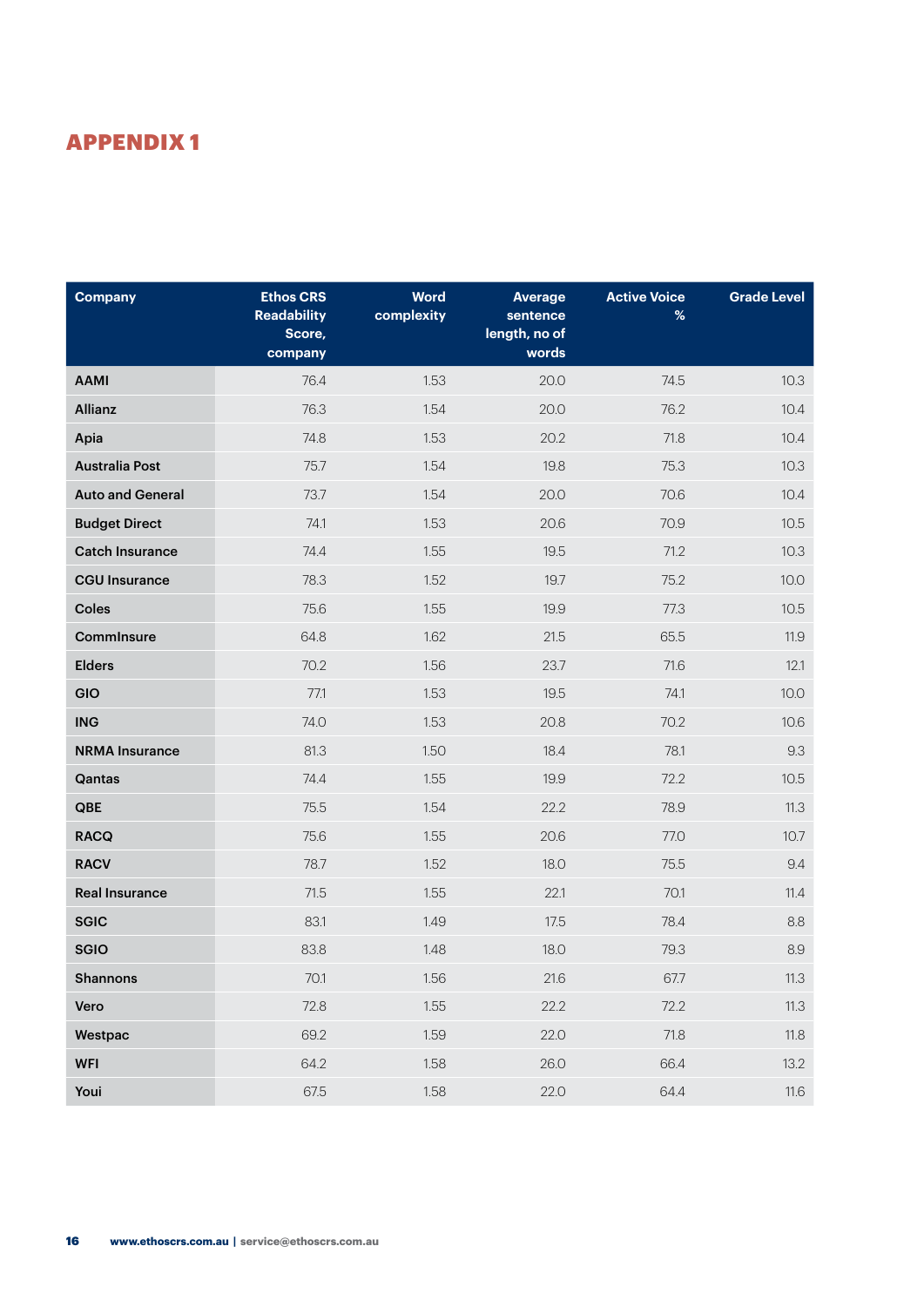## <span id="page-20-0"></span>ABOUT US

# ethos<sup>"</sup>crs

**Clear writing. Effective teams.** 

## **Ethos CRS is Australia's leading firm for advice on clear writing and plain English for government and business.**

**Coherent policy.**<br>developing and delivering training To find out more about how we Ethos CRS specialises in designing, and professional development programs. These include virtual and face-to-face workshops, targeted coaching sessions, and modern and accessible eLearning modules.

> Over 17 years, Ethos CRS has developed and delivered over 3,000 training programs to more than 90 public sector agencies.

In 2020 the new Australian Government Style Manual was released. In partnership with the Digital Transformation Agency, our expert team of writers and editors rewrote Style Manual for the digital age. Like its predecessors over the past 50 years, Style Manual is the definitive guide on Australian writing style.

can improve writing skills in your organisation and about our other training programs contact:

#### **02 6247 2225**

**service@ethoscrs.com.au www.ethoscrs.com.au**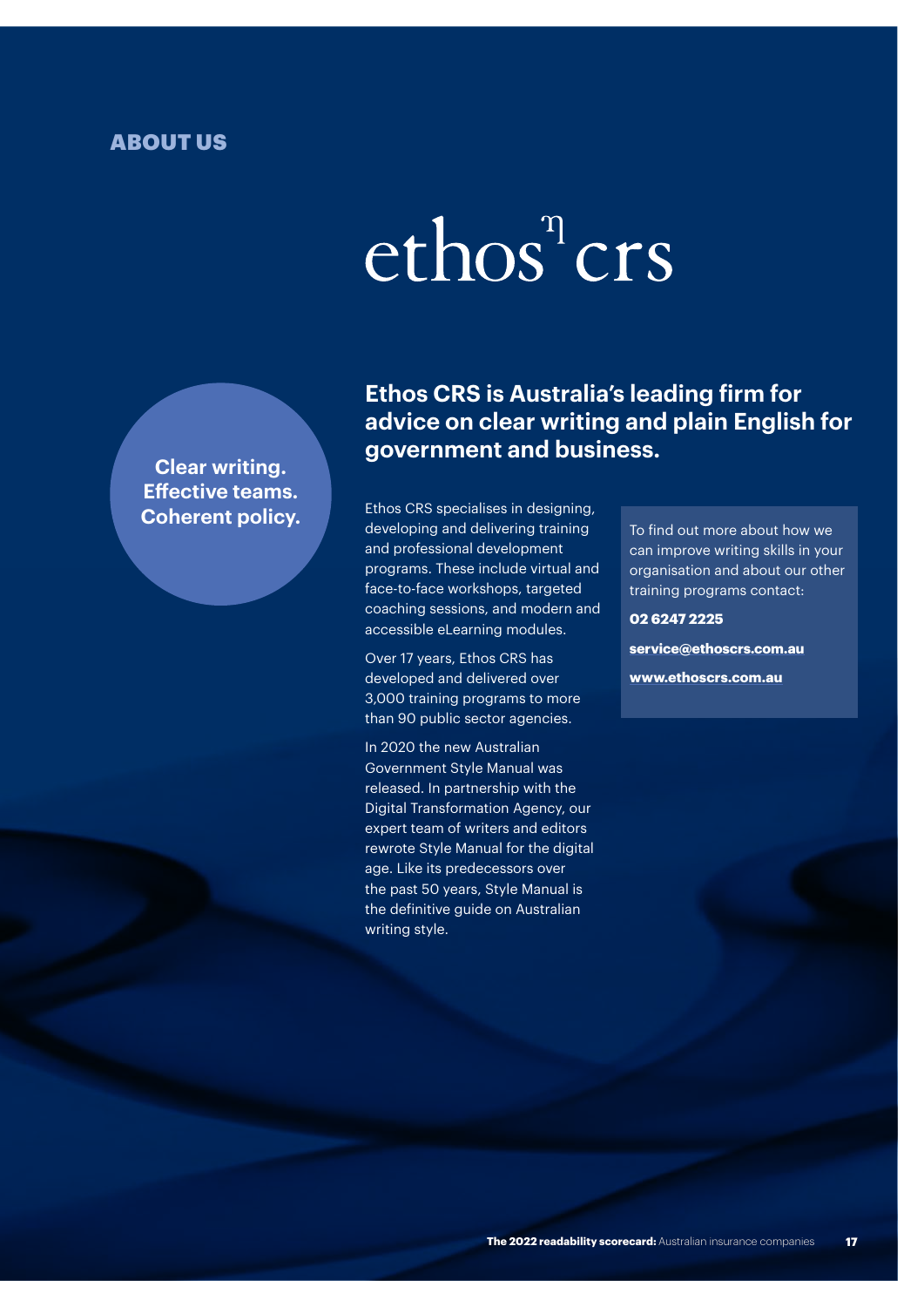## **P** Visible Thread

**VisibleThread is a cutting-edge language analysis platform. By using VisibleThread, government departments and agencies, and private sector corporations, set themselves up to efficiently produce consistent and clear content.**

Unclear content undermines the message that organisations are seeking to communicate.

Readers become frustrated because they waste time clarifying points that should be clear in the first place. The risk then is that they lose interest and trust and that they disengage altogether.

VisibleThread's platform is being used by government agencies such as the Australian Taxation Office; the Civil Aviation Safety Authority, the Fair Work Ombudsman; Services Australia; the departments of Education, Skills and Employment; Health; Home Affairs; Industry, Science, Energy and Resources; the Department of the Prime Minister and Cabinet; and the NSW Department of Communities and Justice.

## Lower costs and improve your bottom line

Greater clarity improves the bottom line. A VisibleThread financial services customer changed just 11 customer letters. As a result there were 19% fewer help desk calls – or an annual saving of \$445,000. More importantly, customers didn't require further clarification. Their experience with the organisation remained intact and positive.

## VisibleThread Language Analysis Platform VT Writer

For mission-critical business writing, VT Writer is part of the VisibleThread Language Analysis Platform. It improves the quality of business writing using tried and tested metrics.

Use VT Writer to analyse MS Word documents, PDFs and raw text for plain language and complex, jargon-laden copy.

VT Writer supports teams by allowing them to assess critical documents and text in one click.

- » Writers test and fix their own content for single tone of voice.
- Editors instantly flag jargon and corporate-speak.
- » Managers analyse both offline and online content, letters, disclosure statements, directives and blog copy.
- Subject-matter experts communicate their technical knowledge in easy-to-understand language.
- » Managers have visibility of teams' and individuals' performance, permitting continuous improvement in business writing across an agency.

To find out more, contact: Brian O'Doherty Regional Director

## **P** VisibleThread

**Phone: +61 413 592154 brian.odoherty@VisibleThread.com www.VisibleThread.com**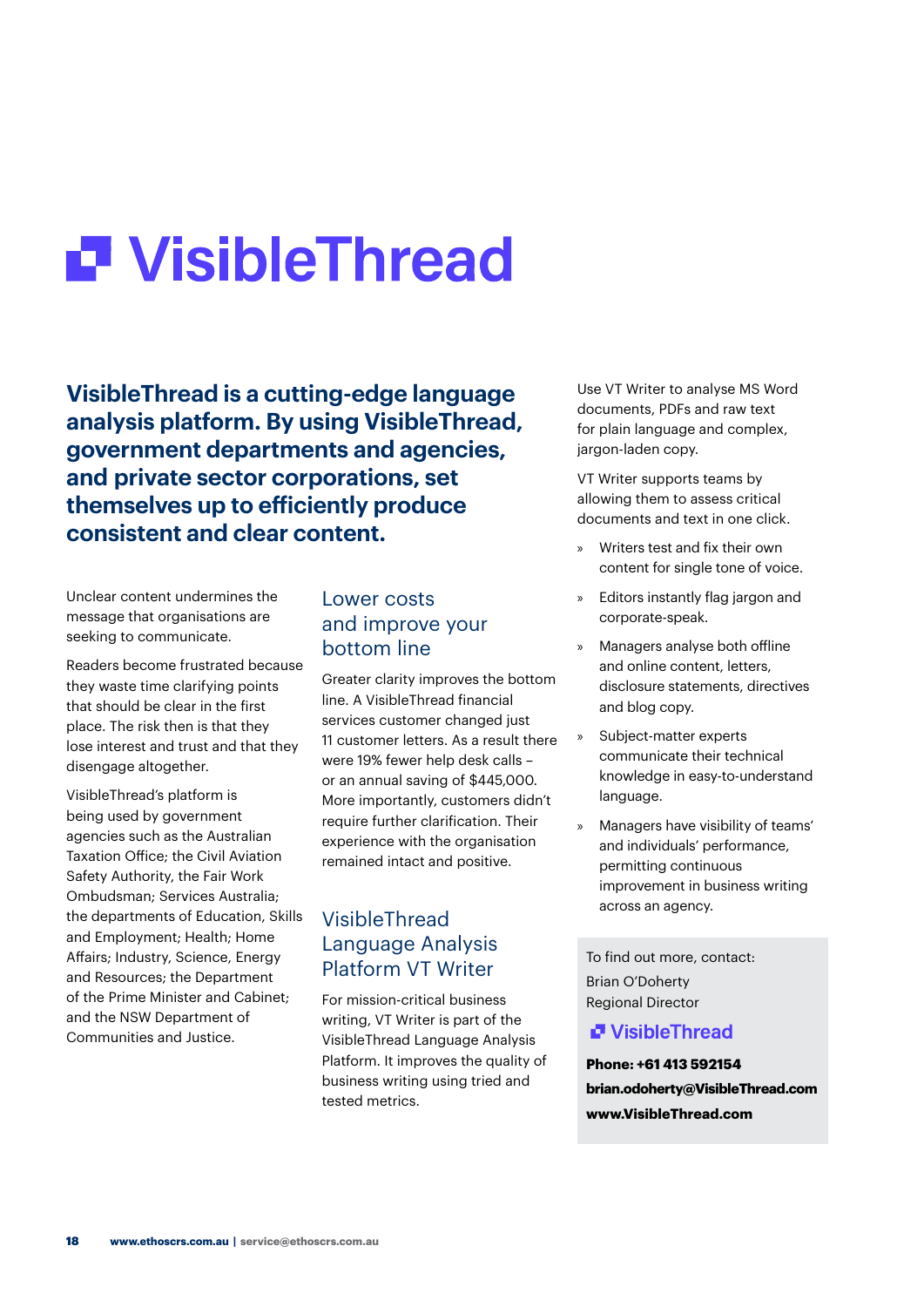Improving readbility makes organisations more effective and saves them time and resources.